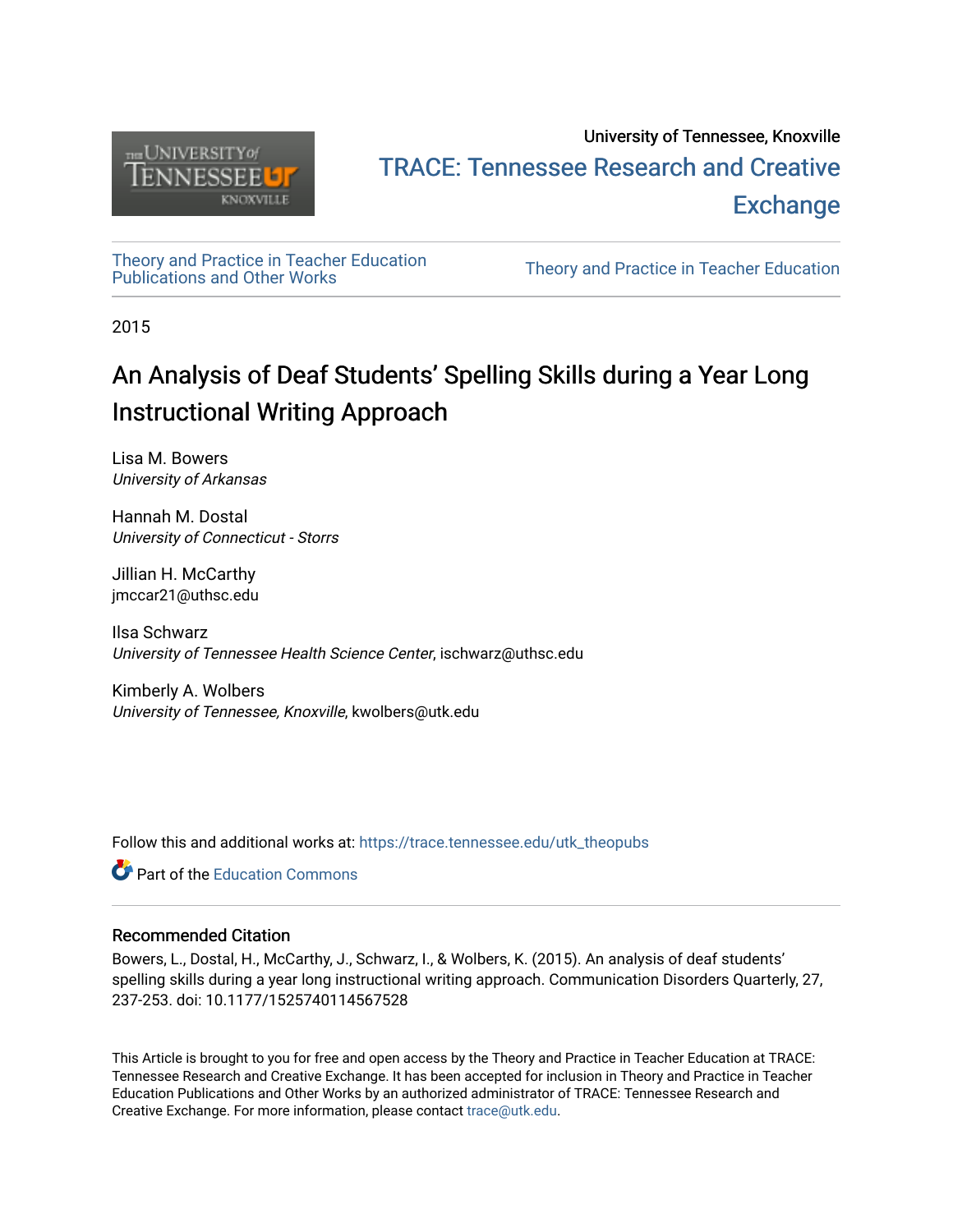### **An Analysis of Deaf Students' Spelling Skills during a Year Long Instructional Writing Approach**

This is a pre-copyedited, author-produced PDF of an article accepted for publication in *Communication Disorders Quarterly* following peer review. The version of record [citation information below] is available online at http://cdq.sagepub.com/content/early/2015/02/07/1525740114567528.abstract

Bowers, L., Dostal, H., McCarthy, J., Schwarz, I., & Wolbers, K. (2015). An analysis of deaf students' spelling skills during a year long instructional writing approach. *Communication Disorders Quarterly, 27*, 237-253. doi: 10.1177/1525740114567528

> Lisa M. Bowers, Ph.D., CCC-SLP University of Arkansas Communication Disorders 606 N. Razorback Road Fayetteville, AR 72701 Email: lmbowers@uark.edu

> Hannah Dostal, Ph.D. University of Connecticut Curriculum and Instruction 249 Glenbrook Road Storrs, CT 06269-3033 Email: hannah.dostal@uconn.edu

Jillian H. McCarthy, Ph.D., CCC-SLP University of Tennessee Health Science Center, Knoxville Audiology and Speech Pathology 527 South Stadium Hall Knoxville, TN 37996 Email: jmccar21@uthsc.edu

Ilsa Schwarz Ph.D., CCC-SLP University of Tennessee Health Science Center, Knoxville Audiology and Speech Pathology 434 South Stadium Hall Knoxville, TN 37996-0740 Email: ischwarz@uthsc.edu

> Kimberly Wolbers, Ph.D., CI/CT University of Tennessee-Knoxville Theory & Practice in Teacher Education A214 Bailey Education Complex 1122 Volunteer Blvd Knoxville, TN 37996-3442 Email: kwolbers@utk.edu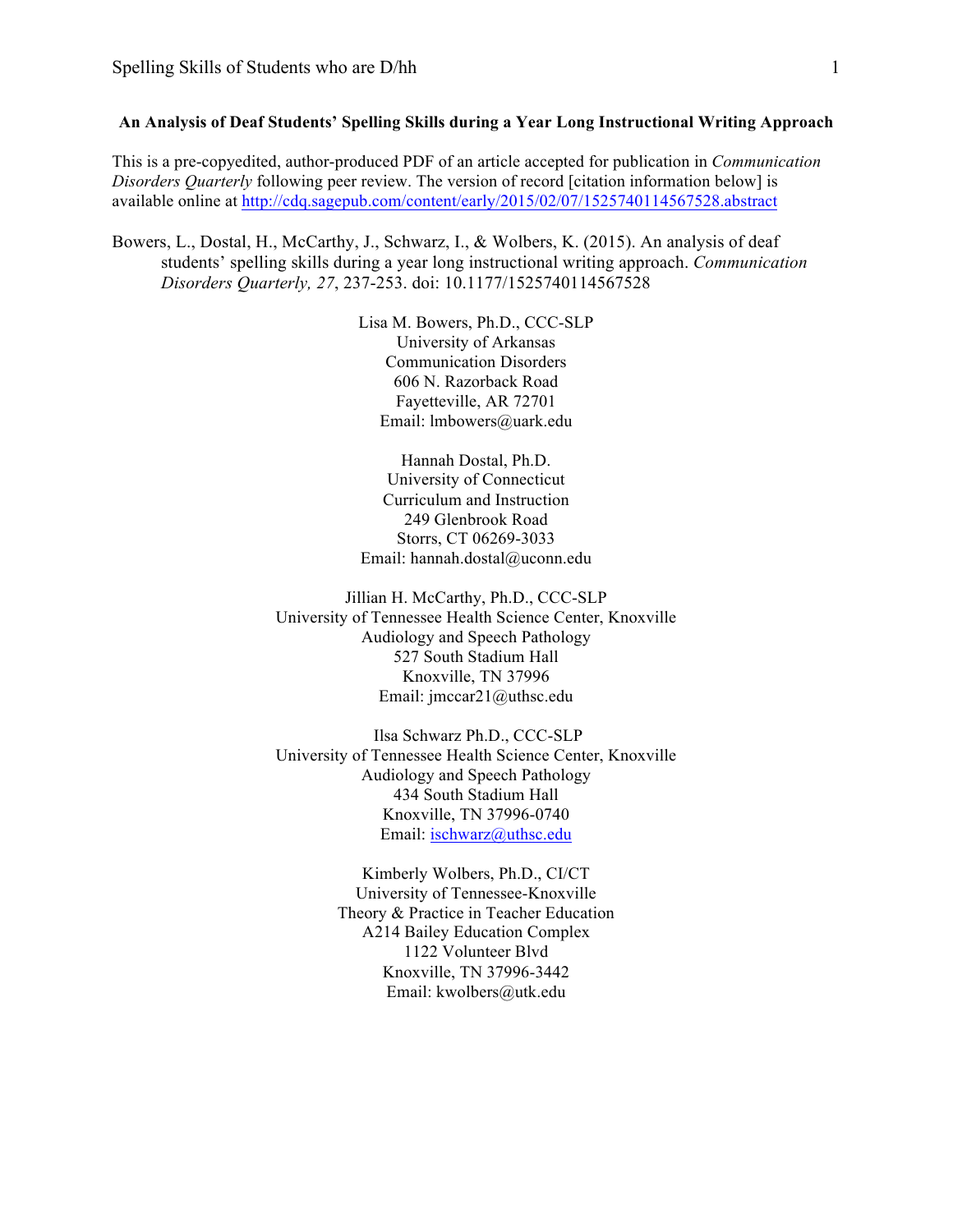#### **Abstract**

Numerous studies have shown that spelling presents unique challenges for children who are deaf or hard of hearing (d/hh) and most do not develop age appropriate spelling skills. However, it is critical that these skills are acquired in order to use written language for academic or vocational purposes. Spelling errors from the writing samples of 29 middle school students in a state school for the Deaf were analyzed to examine changes over time. Samples were gathered before, during, and after a year-long writing intervention using Strategic and Interactive Writing Instruction (SIWI). When using SIWI, students are exposed to proper spelling during guided writing instruction; however, spelling is not a specific focus of each lesson. In this study, a linguistic analysis of spelling errors was used to assess each child's understanding of the phonological, morphological, orthographic, semantic and visual imagery rules that apply to written words. No significant improvements in spelling were noted and the results indicate that spelling should be targeted during writing lessons. The results provide important information on the acquisition of spelling skills with this unique population and the use of narrative samples to assess spelling.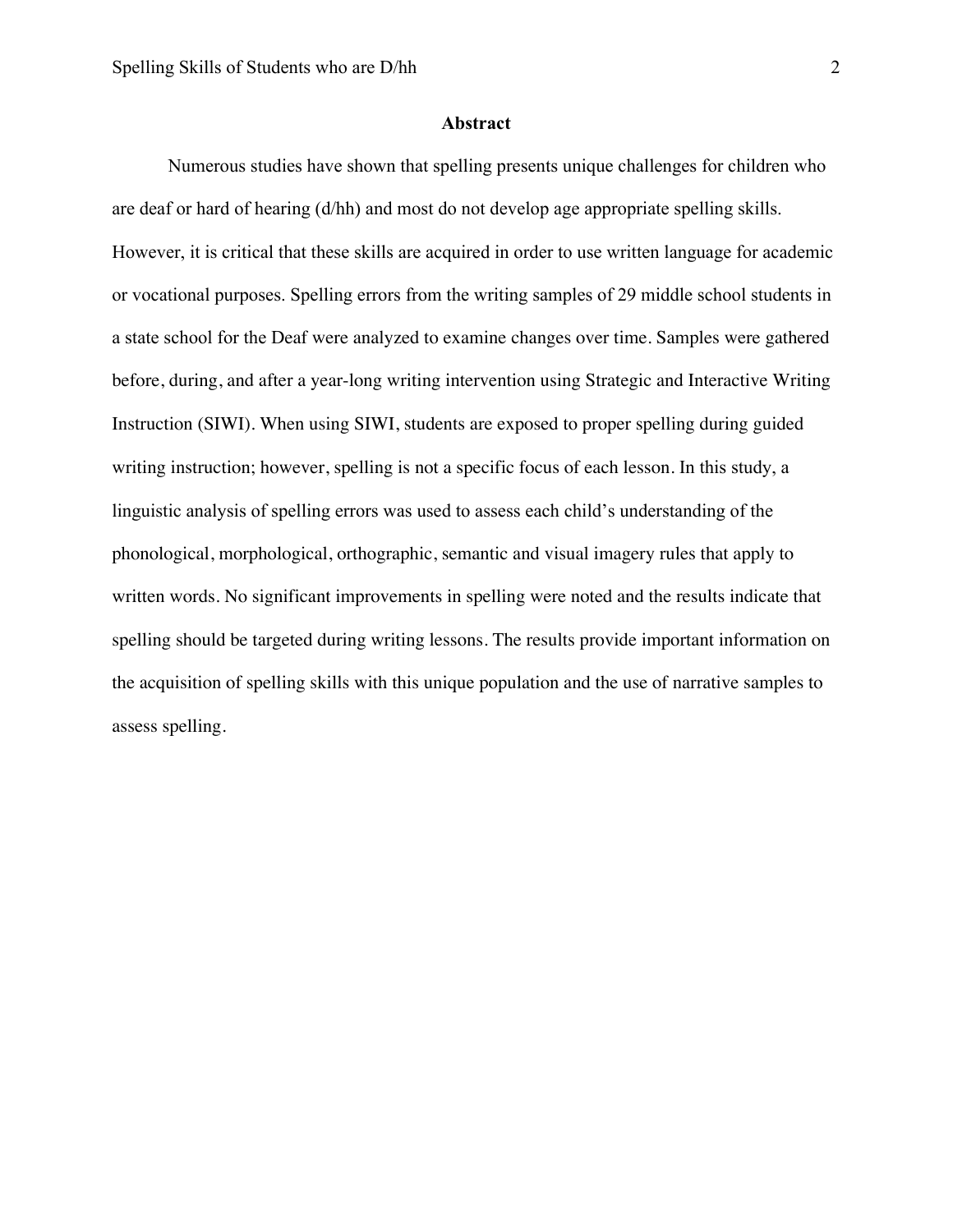It is well established that children born with an educationally significant hearing loss typically show early delays in acquiring both spoken or sign language and written language skills. As these children grow, language and literacy skill deficits profoundly impede academic achievement (Davis, 1974; Davis & Blasdell, 1975; Kyle & Harris, 2006; King & Quigley, 1985; Marschark, 1993; Mayer, 2007; McEvoy, Marschark, & Nelson, 1999; Nittrouer, Caldwell, Lowenstein, Tarr & Holloman, 2012). These well-documented language and literacy deficits usually include significant problems with spelling (Aaron, Keetay, Boyd, Palmatier, & Wacks, 1998; Alamargot, Lambert, Thebault, & Dansac, 2007; Allman, 2002; Geers & Hayes, 2011; Leybaert & Alegreia, 1995; Olson & Caramazza, 2004; Padden, 1993; Sutcliffe, Dowker & Campbell, 1999).

The area of spelling among children who are deaf or hard of hearing (d/hh) has received little attention. We know from the breadth of literature focusing on participants with typical hearing that while spelling was once considered a skill to be learned through repetitive drill and practice, research has shown that spelling involves knowledge of a rule-based system that requires the integration of sound, pattern, and meaning relationships to generate orthographic output (Ehri, 1986; Masterson & Apel, 2000). This is supported by research demonstrating that English words generally conform to predicable letter patterns (Bear, Invernizzi, Templeton, & Johnson, 2000), which represent the underlying phonological representations of sound and letter combinations. These are the combinations that early writers with typical hearing rely on when spelling (Treiman & Bourassa, 2000).

Studies of spelling acquisition have shown that children with typical hearing first develop an awareness of the sound system of a language (phonological awareness), and then knowledge of the sound-letter correspondences that form the orthography of a language (Ehri, 2000; Ehri &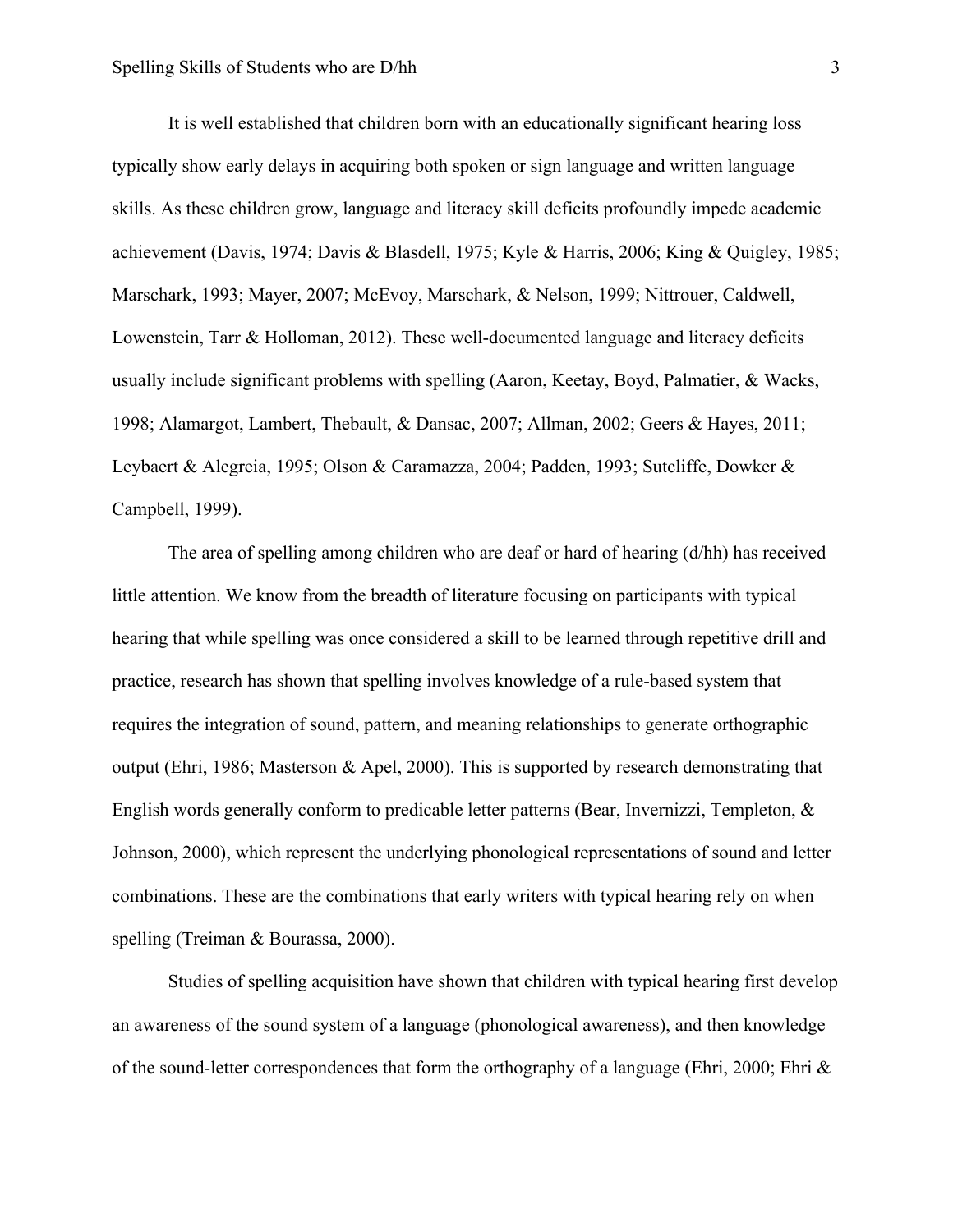#### Spelling Skills of Students who are D/hh 4

Wilce, 1980). As orthographic skills mature, children begin to construct mental graphemic representations (MGRs), or mental images of words (Apel, 2011; Apel & Masterson, 2001). MGRs help in spelling words that do not conform to regular orthographic patterns. Knowledge of morphology and semantics further contribute to spelling development (Apel, Wilson-Fowler, Brimo & Perrin, 2011; Verhoeven & Van Leeuwe 2008; Wasowicz, 2007; Wolter, Wood & D'zatko, 2009). Phonological awareness, orthographic awareness, mental graphemic representations, morphological awareness and semantic knowledge together serve as the linguistic basis of mature spelling skills.

Although far less is known about the developmental process of spelling with children who are d/hh, it is clear that they demonstrate areas of weakness in spelling not typical of their hearing peers (Allman, 2002; Colombo, Arfe<sup>'</sup> & Bronte, 2011; Harris & Moreno, 2004; Leybaert & Alegria, 1995; Sutcliffe et al., 1999). In particular, children who are d/hh do not easily acquire the phonological awareness skills that serve as the foundation for spelling development because these skills are usually learned through audition (Aaron et al., 1998; Alamargot et al., 2007; Sterne & Goswami, 2000). Studies that have examined the importance of phonological knowledge to spelling for children who are d/hh present equivocal results. As reported by Leybaert and Alegria (1995), students who were d/hh exhibited more difficulty with nonphonologically transparent words than those that had salient sound/letter representations. This may indicate some use of phonological knowledge because words with transparent phonological properties were easier to spell. In a related study by Sutcliffe et al. (1999), children from signing schools appeared to use orthographic knowledge more in their spelling than phonological information, as evidenced by their spelling errors. Similarly, Harris and Moreno (2004) found that children who were deaf between 8 and 14 years of age did not demonstrate any significant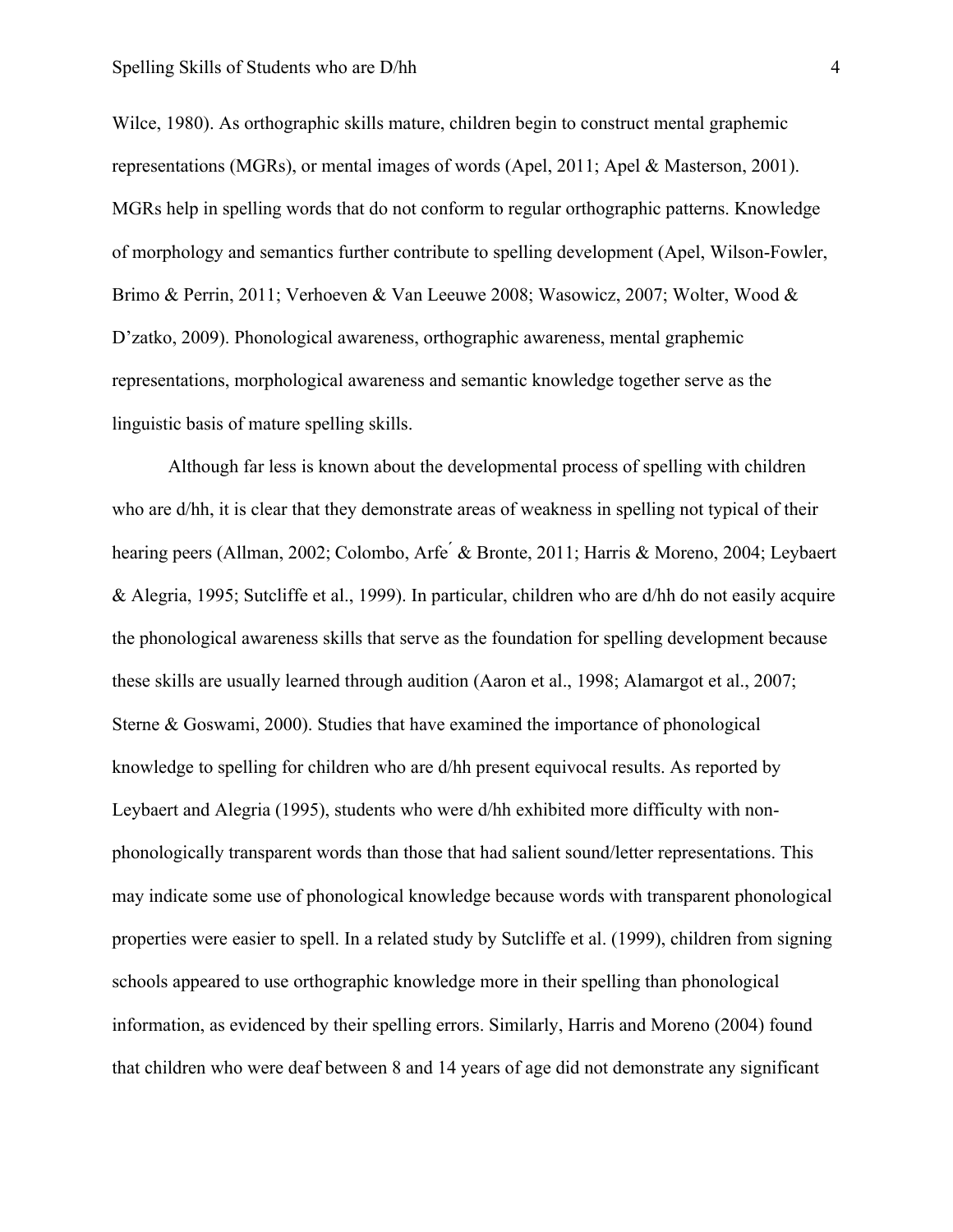reliance on phonological coding during a picture spelling task. Based on these results, it is clear that limited phonological awareness skills are likely to be one reason that children who are d/hh use spelling strategies that are different from their hearing peers.

In addition to phonological awareness, the acquisition of mature spelling ability requires knowledge and recognition of the orthographic patterns in a language (e.g., *ng* is a legal word ending in English but cannot be used to start a word). An understanding of orthographic rule patterns allows young children to establish increasingly accurate representations of the words that they spell (Deacon, Conrad, & Pacton, 2008). In a study by Padden (1993), children between the ages 4 and 9 who were severely or profoundly deaf provided writing samples for analysis of single word spelling. As age increased, spelling attempts demonstrated a growing knowledge of orthographic patterns. Related studies looking at orthographic knowledge of students who are d/hh generally confirm that improvements are made with instruction and age (Aaron et al., 1998; Alvarado, Punete & Herrera, 2008; Miller, 2005). Research also shows that their spelling attempts typically follow orthographically legal patterns (Olson & Caramazza, 2004), indicating orthographic awareness may be a strength in the development of spelling skills for children who are d/hh.

As orthographic knowledge is acquired, young spellers also develop knowledge of MGRs. This allows a speller to retrieve stored images of words or parts of words (Apel, 2009, 2011). This is important because it facilitates the ability to spell words that do not follow regular orthographic rules (e.g., yacht). Studies with individuals who are d/hh indicate that when attempting to spell words that do not follow regular spelling patterns (i.e., MGRs), students will still employ orthographically acceptable attempts even if their attempt is wrong (Hanson, Shankweiler & Fischer, 1983). Results of the study by Sutcliff et al. (1999) suggest that children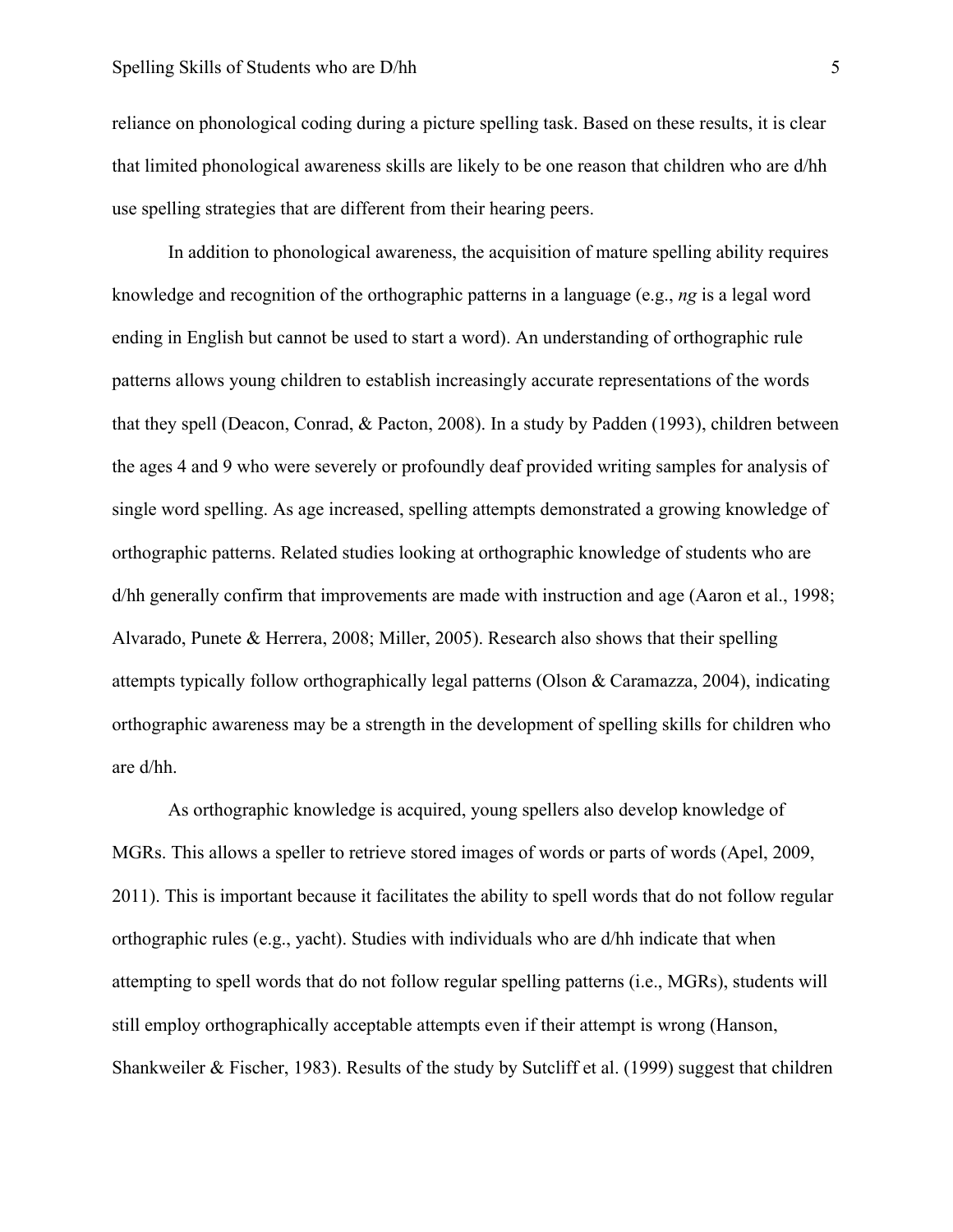who are d/hh exhibit considerable delays in spelling words they deemed as "low frequency" words, or words those students would not have had much, if any, exposure to previously.

While phonological and orthographic information, including MGRs, serve a primary function in spelling development, research has also demonstrated that accurate spelling is facilitated by an understanding of morphology (Trieman & Cassar, 1996). Knowledge of morphological rules allows a speller to apply the spelling of a known word or morpheme to another word (e.g., scene to scenic). In a study by Leybaert and Alegria (1995) students who were d/hh made almost twice as many morphological errors as a hearing control group; however, the authors suggested that transparent morphological properties of spelling improve with increased exposure to written language. A related study by Olson and Caramazza (2004) showed that students who were deaf (hearing loss of at least 85dB in their better ear) produced 12% of words as morphological variants of the target words, as compared to only 1% by students with typical hearing. However, even though these studies show that children who are d/hh make considerably more morphological errors in spelling than their hearing peers, they do use morphological information productively. Breadmore, Olson, and Krott (2012) found that, unlike their hearing peers, children who are deaf use morphological knowledge independent of phonological knowledge, indicating that morphology can be learned through orthography. Given the restrictions placed on phonological acquisition due to the inability to access the auditory signal, this result suggests that writing programs that emphasize morphology may serve to improve spelling.

Studies of children with typical hearing have shown that semantic knowledge is significantly correlated with spelling ability even after controlling for phonological awareness, alphabet knowledge, and letter writing fluency (Apel, et al., 2011; Kim, Otaiba, Puranik, Folsom,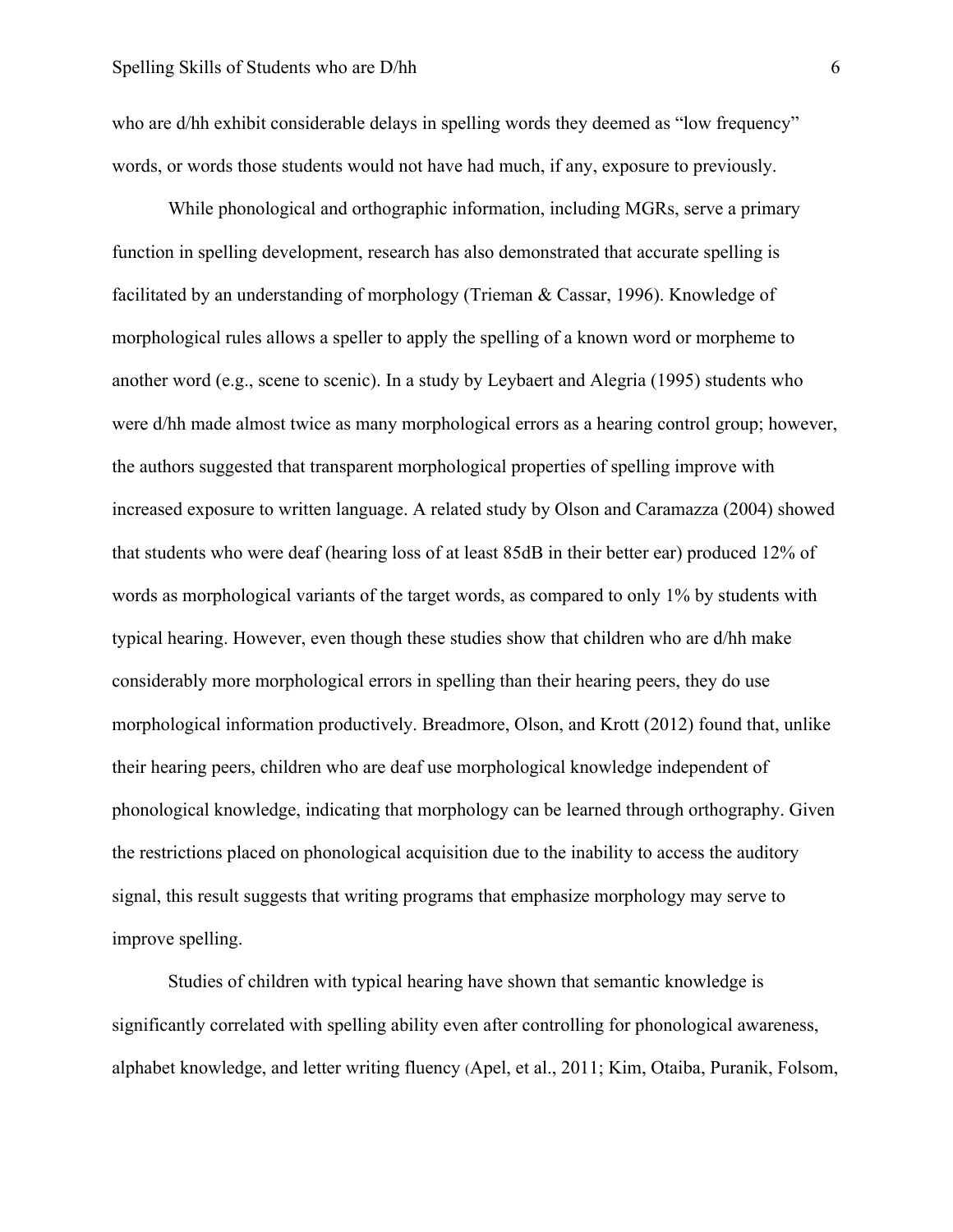& Gruelich, 2013; Verhoeven & Van Leeuwe, 2008; Wasowicz, 2007; Wolter, et al., 2009). Recent research by Kyle and Harris (2010) indicates that semantics (i.e., vocabulary knowledge) plays as significant role in reading achievement and was the strongest predictor of later reading abilities for children who are d/hh; however, spelling was not specifically examined. If word knowledge facilitates spelling accuracy, and children who are d/hh are known to exhibit vocabulary deficits (Kyle & Harris, 2010), there is reason to be concerned that deficits in vocabulary are likely to have a negative impact on their spelling ability. Thus, this is an area that requires additional studies to show how semantic knowledge and spelling are related in this population.

To date, very few studies have been designed to examine the multiple linguistic bases of spelling errors with children who are d/hh. Overall, the studies that have been conducted show that children with educationally significant hearing loss are limited in their ability to access the phonological, morphological, and semantic cues critical for literacy-related skills (Burman, Nunes & Evans, 2007; Marschark, Mouradian, & Halas, 1994; McAnally, Rose, & Quigley, 1994; Yoshinaga-Itano, Snyder, & Mayberry, 1996). One recent investigation that focused specifically on spelling skills included 20 adolescents at a state school for the Deaf (Authors, 2013). Results showed that the participants made more phonological errors than any other error type. Further, participants made more semantic errors than orthographic errors, regardless of whether the words were spelled with regular or irregular patterns. These findings are consistent with studies that show that children who are d/hh use orthographic strategies rather than phonological strategies to spell, and that their ability to spell is compromised by limited English language abilities.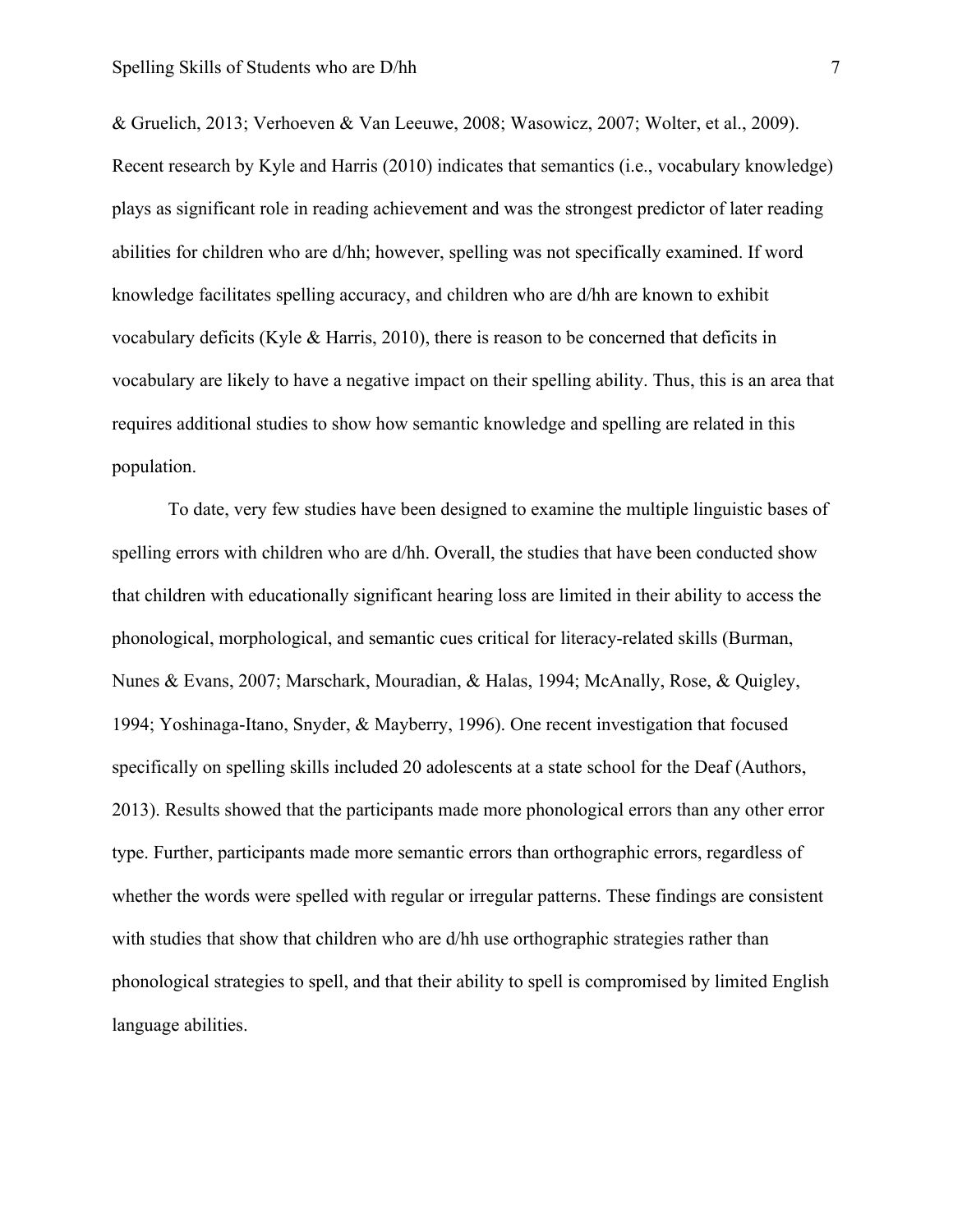In addition to studies examining the linguistic bases of spelling, it has been noted in the literature that children who are d/hh frequently represent a spelling word with only the initial sound of the target word or refuse to attempt the target word at all (Authors, 2013; Harris  $\&$ Moreno, 2004). Interestingly, the spelling errors of children who are d/hh have been shown to be uniquely different from students who hear (Allman, 2002; Colombo et al., 2011; Padden, 1993; Sutcliffe et al., 1999). Some investigations have demonstrated a need to account for the use of visual or spatial information by children who are d/hh when they spell because they use pictures or sign language hand shapes to represent a word (Alvarado et al., 2008; Mayer & Moskos, 1998; Padden, 1993).

In general, it is clear that children who are d/hh struggle with spelling and this can limit their written expression. Research has shown that spelling assessments can provide considerable information about the areas of language that interfere with written expression on an individual basis. However, only a few studies have explored spelling changes across time in order to help guide instructional improvements. One study completed by Sirois, Boisclair, and Giasson (2008) measured invented spelling three times over a year of first grade, comparing a group of 31 children with severe to profound hearing loss with 25 children with typical hearing. The children with severe to profound hearing loss received two years of preschool intervention that included language and writing instruction prior to starting first grade. During their preschool instruction, the writing lessons emphasized the alphabetic principle. At the beginning of first grade, the children were tested on invented spelling and phonological awareness. Their scores did not differ significantly from the scores of their hearing peers, indicating the value of focused instruction at an early age. However, the authors cautioned that even though the preschool intervention was successful in making these children almost indistinguishable from hearing children in first grade,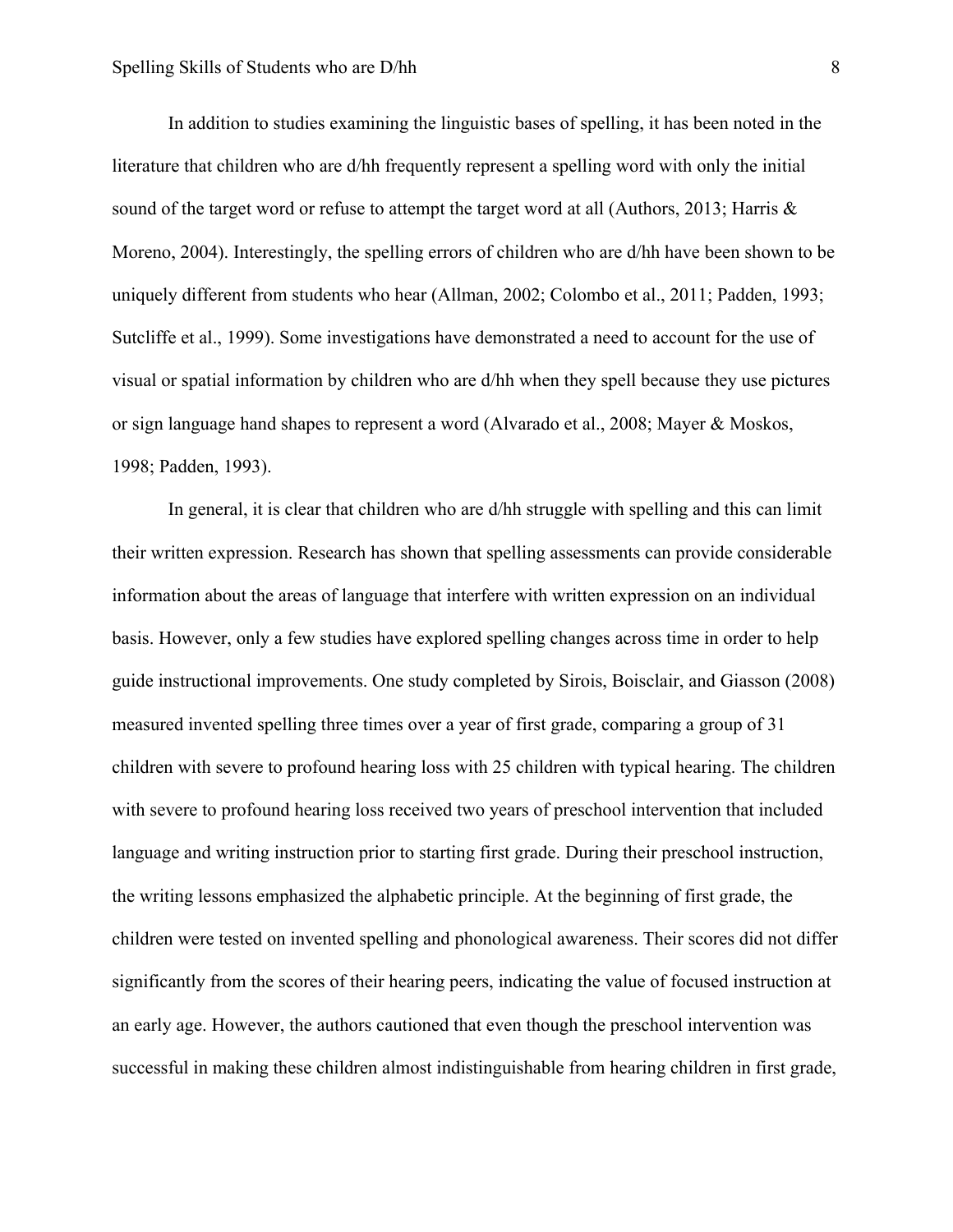#### Spelling Skills of Students who are D/hh 9

there is a need for concern about future literacy success. This is because of a clear connection between their test results on measures of syntax and reading that did not appear in the test results of the children with typical hearing. This connection indicates that although the children with severe to profound hearing loss were doing well with decoding skills, there are potential problems with the language foundations that underpin written language.

In a related study by Mayer and Moskos (1998), student writing samples were examined for spelling changes over two years of academic work. The academic program used an integrated process-writing program that was holistic and emphasized the importance of meaningful communication. The study included 15 children between 5 and 9 years of age who were deaf and communicated primarily through sign, although most did not have a well-established first language. Results showed that most of the children's early spelling attempts did not necessarily exploit phonological knowledge; instead they used a variety of cues to spell unknown words, relying upon their exposure to print, sign, and speech. As the students became more aware of print, their spellings indicated a growing knowledge of orthographic patterns. However, this knowledge was not sufficient to allow them to develop the ability to spell with accuracy. As a consequence, the authors recommended caution in assuming that print exposure alone would allow children who are d/hh to develop age appropriate literacy skills.

At present, research does not provide evidence of how the spelling skills of middle school students who are d/hh might change across a year of writing instruction. This is an issue of critical importance because in middle school children should be using written expression to communicate clearly across a wide range of formats including narratives, personal narratives, persuasive writing, and expository texts. Knowledge of students' spelling errors and spelling changes over a year of instruction has the potential to inform further development of writing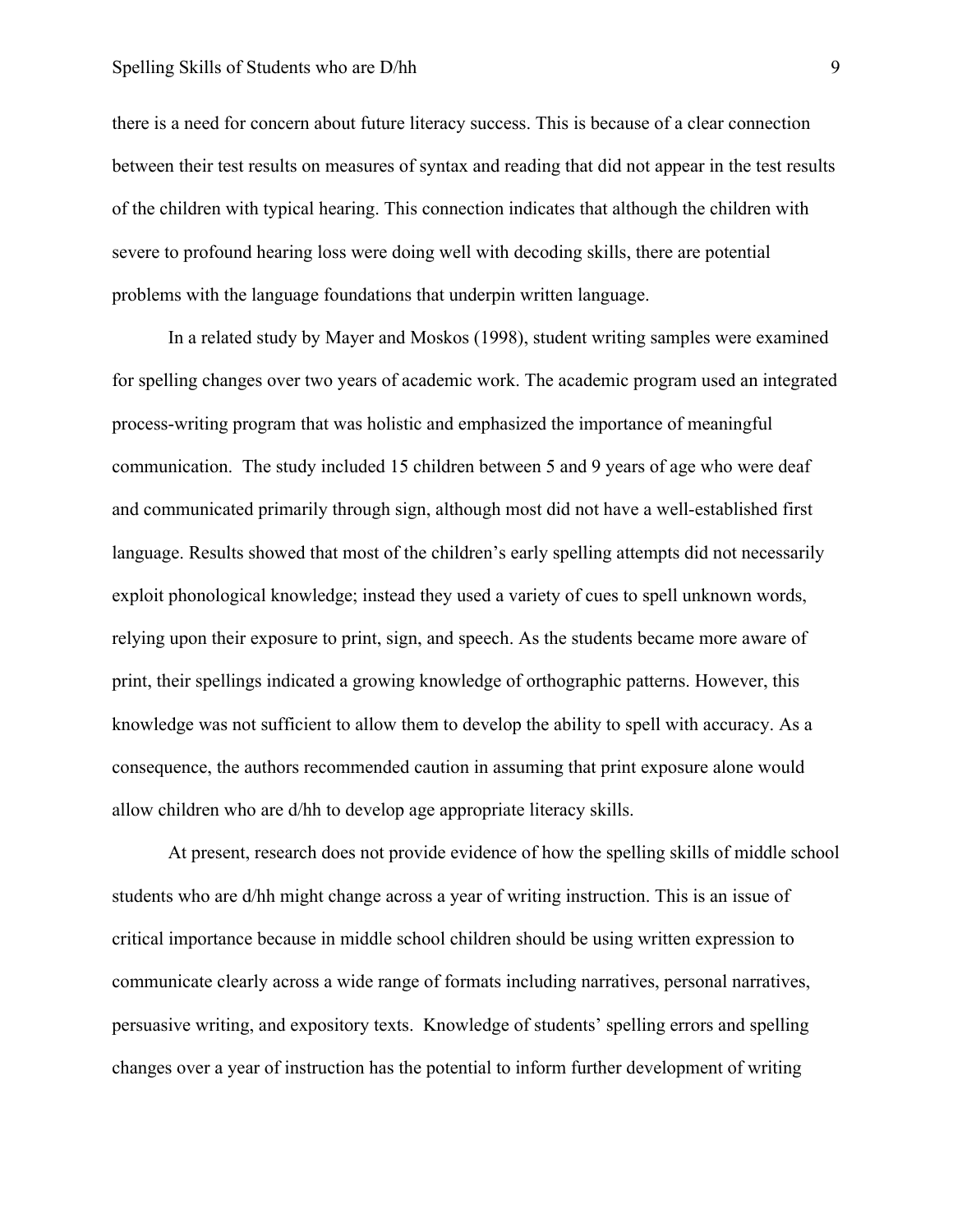curricula specially designed for d/hh students. It can also assist educators in targeting specific linguistic areas of need in order to facilitate the greatest improvements in spelling and written expression.

#### **Examining Spelling Over a Year of Strategic and Interactive Writing Instruction**

The goal of the present study was to examine the spelling errors and changes that occur in the writing of middle school students who are d/hh over one year of writing instruction. The instruction provided is called Strategic and Interactive Writing Intervention (SIWI; Author, 2007, 2008). SIWI is a writing approach that incorporates explicitly taught strategies with guided classroom writing activities (Author, 2007) for all genres of writing. Specific techniques that address the unique language needs of students who are d/hh are used. For example, there are embedded approaches for signing students aimed at developing their metalinguistic knowledge of American Sign Language (ASL) and English, and there are general language development strategies for students who are significantly delayed in their abilities to communicate concepts clearly to others.

When using SIWI, students work with a classroom teacher to create 'publishable' pieces of work to present to an audience (e.g., thank you letters, reports of field trips for class newsletters). Unlike typical class writing assignments, students are encouraged to interact and collaborate during all aspects of the writing process, and the teacher gradually transfers more and more control over the writing to students. As a result of SIWI lessons, significant gains have been achieved in both discourse-level (i.e., coherence, organization, text structure elements), and sentence- or word-level (i.e., length, sentence complexity, sentence awareness) writing skills (Author, 2008; 2012). At this time, it is unclear what impact SIWI has on spelling. Although spelling is not typically a central objective of SIWI lessons, students are exposed to accurately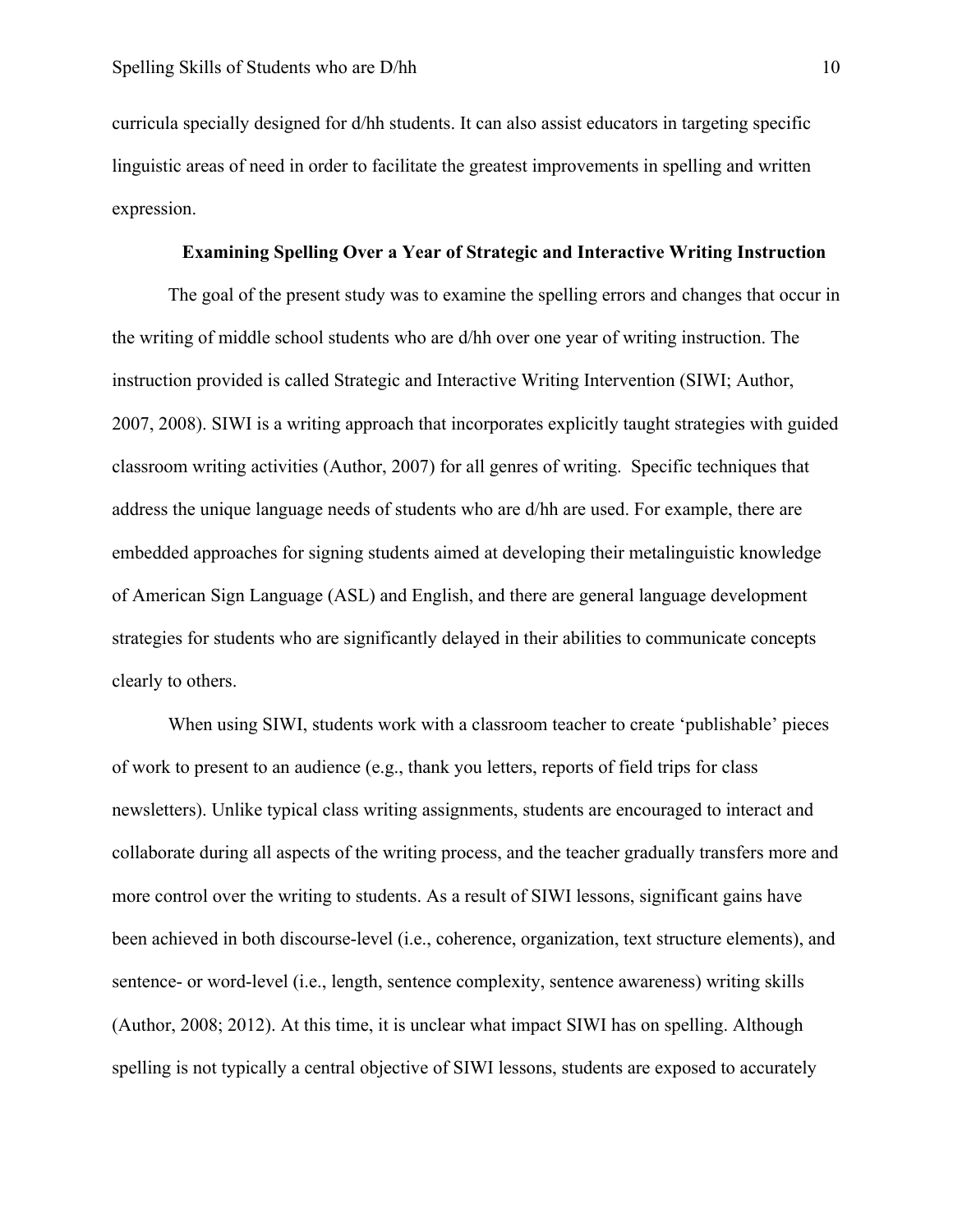spelled words during guided writing sessions with the teacher. When a student suggests a word, phrase or sentence to be added to the co-constructed text, the teacher generally writes or types correctly spelled words onto the board. At times, the teacher may ask a student for help with spelling a word while she writes it, but there are no guidelines provided to teachers about when to emphasize spelling and how.

#### **Methods**

#### **Participants and Setting**

Twenty-nine  $6<sup>th</sup>$ ,  $7<sup>th</sup>$ , and  $8<sup>th</sup>$  grade students attending a state school for the Deaf participated in the study. Demographic information for all students is included in Table 1. The school's communication philosophy is to practice Simultaneous-Communication (i.e., spoken English and Manually Coded English) and the participants' exposure to ASL ranged from low to high. The student's pure tone averages in their better ear were calculated, with a mean of 88dB unaided, and 35dB aided. The average Stanford Achievement Test for the Hearing Impaired (SAT-HI; Trybus & Karchmer, 1977; Mitchell, Qi, & Traxler, 2007) reading comprehension score for the group was a reading level of 2.7.

## *INSERT TABLE 1 ABOUT HERE*

Over the school year, students spent 2-2.5 hours per week in SIWI activities. All of the SIWI lessons, examinations, and writing samples were conducted by the students' language arts teacher who is fluent in English and ASL.

**Written samples used for spelling analysis.** Written language samples in the form of personal narratives were obtained from each participant at the beginning, middle, and end of the academic year. Each sample was coded at the word level for spelling errors. Every word spelled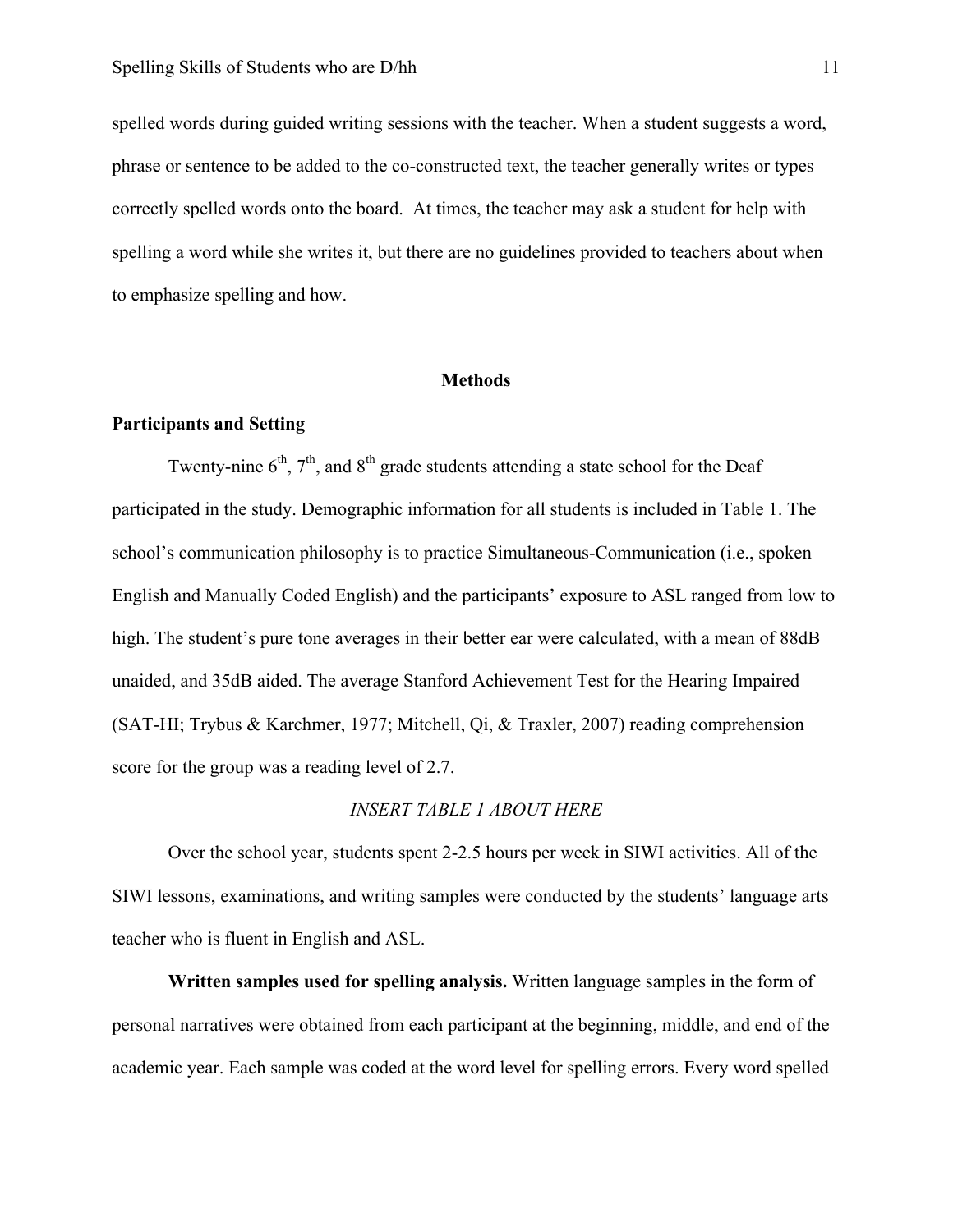incorrectly was counted once. If the same word was misspelled in the text in the same way, it was only counted once. The writing samples were coded for spelling errors by a speech-language pathologist, a teacher of the deaf, a  $7<sup>th</sup>$  grade English teacher, and an Assistant Professor of Deaf Education.

**Spelling analysis**. For each writing sample, a list of all incorrectly spelled words was generated and compared within subjects. Incorrectly spelled words were examined in context to determine if the word was semantically and morphologically appropriate for the sentence. Each word identified as a spelling error was analyzed for its specific error pattern(s). A Multi-Linguistic Coding (MLC) system designed to better address the spelling errors made by children who are d/hh was used (Authors, 2013). Multi-linguistic coding has been employed in previous studies and demonstrated to be sensitive to the underlying linguistic process errors made by typically hearing children (Apel & Masterson, 2001; Masterson & Apel, 2010; Author, 2012) as well as children who are d/hh (Authors, 2013).

When using the MLC system, spelling errors from the writing samples were coded and placed into categories consistent with previous research. These included: phonemic awareness errors (PA), orthographic pattern awareness errors (OPA), mental grapheme representation errors (MGR), morphological awareness errors (MA), and semantic awareness errors (SA; Apel, 2011; Wasowicz, 2007). Phonemic awareness errors were coded when a sound was added or deleted (e.g., either "timfe" or "tie" for "time") and for all letter reversals. OPA errors were coded when a rule for combining letter or patterns governing spelling has been violated. Consistent with other published spelling assessments and current literature (Apel 2011), sound-letter correspondence errors were included in the OPA category, not as a PA error (Masterson & Apel, 2010). For example, "life" for "live" was scored as an OPA error, as all phonemes were represented (e.g.,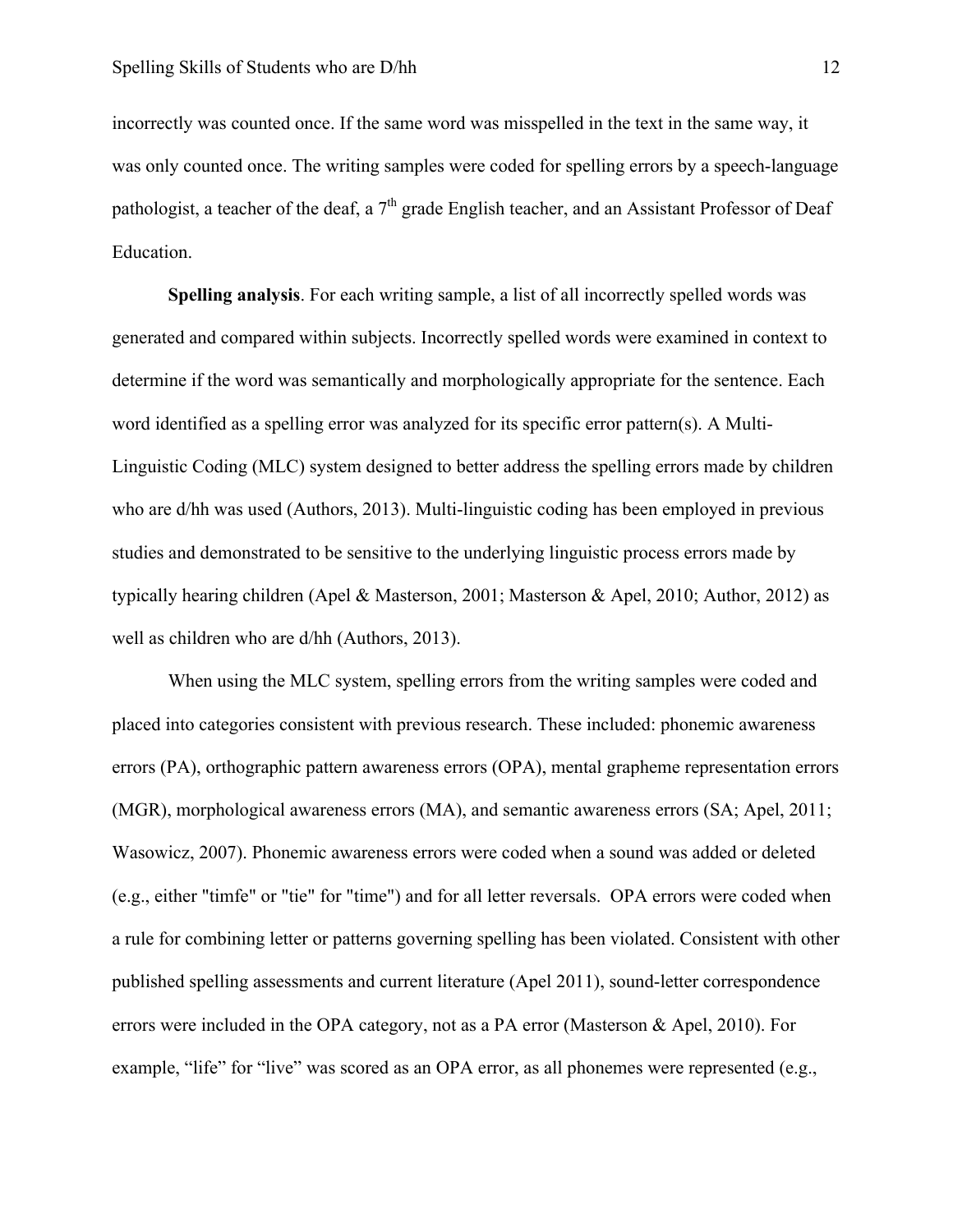CVC configuration), but the student substituted "v" to represent the "f" phoneme. MGR errors were coded when a word that is non-phonetic in its spelling, such as *city*, was spelled "phonetically," (e.g., *cidy*), or the word was spelled differently on repeated attempts (i.e., the student has difficulty developing an MGR for that specific word). Morphological errors were coded when a word was spelled with an incorrect morpheme, affix, or suffix (e.g., *talkt* for *talked*). Semantic errors were coded when the wrong word was used (e.g., *two* for *to*; or *dog* for *car*). It should be noted that verb or tense agreement errors were not included as semantic errors.

For this study, the MLC system was extended to include an additional category for errors related to visual imagery (VI). This error category was added because a preliminary review of the pre-, mid-, and post-intervention writing samples showed a number of errors in the form of pictures represented in the text. These errors were consistent with findings by Mayer and Moskos (1998) and Padden (1993), whose studies provide evidence that children who are d/hh are more likely to use pictures in their writing to represent words than their typically hearing peers. The MLC system categories, defining characteristics and examples are shown in Table 2.

**Reliability.** For inter-rater reliability of spelling errors, 20% of all samples were independently coded by the first, second and fifth authors. Pearson's correlation between the raters revealed a positive, high correlation ( $r=955$ ,  $p < .001$ ). A consensus was reached for all discrepancies and the agreed upon codes were used in the overall analysis. For inter-rater reliability spelling error category placement, 20% of the spelling errors were analyzed by the first and third authors. Pearson's correlation revealed a positive, high correlation ( $r=978$ ,  $p <$ .001).

*INSERT TABLE 2 ABOUT HERE*

#### **Results**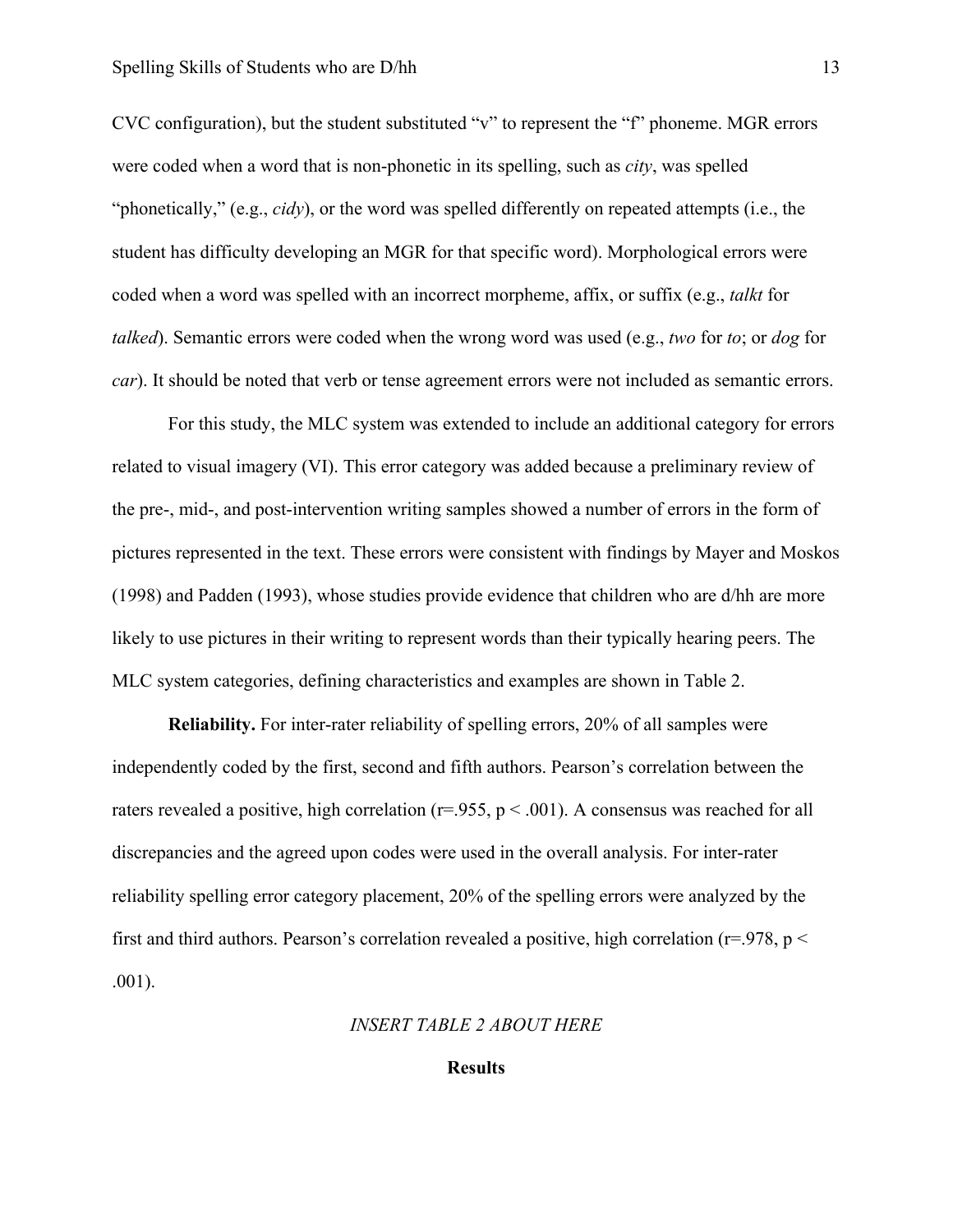Spelling errors were analyzed by category (see Table 2) for all of the writing samples. Results show that the spelling error patterns stayed relatively stable for the entire year, with no statistically significant variation for any of the six categories,  $F(1,28) = .279$ ,  $p = .602$ ,  $\eta_p^2 = .01$ .

Phonological errors remained consistent through the school year, with no statistically significant variation from pre-, mid-, and post-intervention writing samples,  $F(1, 28) = .293$ ,  $p=$ .593,  $\eta_p^2$  = .010. Though there was no statistically significant difference in PA errors, participants were observed to make more PA errors throughout the year. Specifically, the percentage of PA errors increased from 31% at pre-intervention  $(M = 1.37$  errors per writing sample), to 40% at post-intervention  $(M = 1.58)$ .

For OPA errors, results did not significantly vary from pre-, mid-, and post-intervention writing samples,  $F(1,28) = .922$ ,  $p = .345$ ,  $\eta_p^2 = .32$ . To investigate how many sound-letter correspondence errors were included in the OPA category, these data were further analyzed. Results showed that of the pre-, mid- and post-intervention samples, 7%, 17%, and 7% of OPA errors involved sound-letter correspondence. This indicates that a substantial portion OPA errors, 39%, 62%, and 43% for pre-, mid- and post-intervention respectively, consisted of a sound-letter correspondence error (i.e., phonological mismatch of sound and letter choice; e.g., "arrate" for "arrive"), instead of other orthographic errors that are not sound but pattern and rule related (e.g., "laf" for "laugh", "lader" for "ladder").

The rate for MGR errors stayed consistent across participants during the school year,  $F(1,28) = 0.000$ ,  $p=1.00$ . Further analysis of the MGR means revealed that participants made few to no MGR errors across the school year; specifically the mean for MGR errors at preintervention was  $0.1379$  (range 0-3), with fewer errors at mid-intervention ( $M = 0.2069$ , range 0-1) and post-intervention  $(M = .1379, \text{range } 0-2)$ .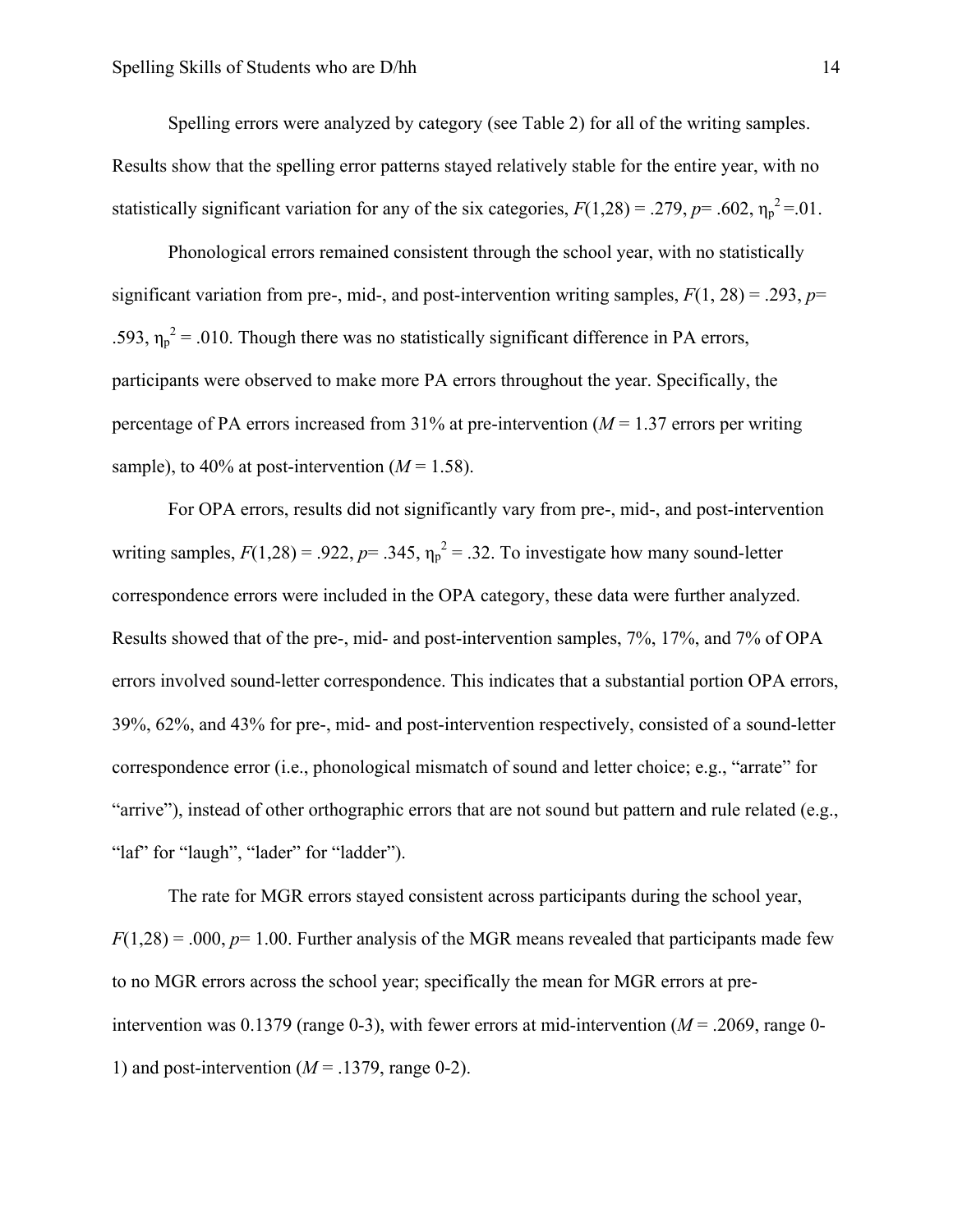Morphological errors, like previous errors types, did not vary across the intervention,  $F(1,28) = .373$ ,  $p = .546$ ,  $\eta_p^2 = .013$ . Examination of the means across the intervention demonstrated that MA errors stayed consistent.

Changes in semantic errors (SA) were not statistically significant across the intervention,  $F(1,28) = .069$ ,  $p = .816$ ,  $\eta_p^2 = .002$ . Examination of the samples revealed numerous SA errors, indicating a lack of understanding for word meaning. Examples include *tired* for *tried*, *read* for *real*, *mouth* for *month*, and *nerves* for *nervous*. SA error rates from pre-, mid-, and postintervention were 18% 19%, and 18%, respectively.

As anticipated by the preliminary screening of the narrative samples, there were a number of visual image (VI) errors in the student's writing; however, changes were not statistically significant across the intervention  $(F(1,28) = 1.24, p = .275, \eta_p^2 = .042)$ . Visual image errors occurred in the form of drawing a picture of the target word (see Figure 1) or spelling a word based on signs used in ASL (e.g., *vorival* for *funeral*, *ahh* for *scream*). At pre-, mid-, and postintervention, VI error rates were 16%, 15%, and 11% respectively, demonstrating a larger percentage of errors than either the MGR (3%, 8%, 3%) or morphological awareness errors  $(11\%, 14\%, 9\%).$ 

### *Insert Figure 1 About Here*

Once all of the samples were analyzed, it was deemed worthwhile to try and determine if the consistency in spelling errors across linguistic areas was associated with more diverse word selection as the year progressed. To do this, the average number of different words found in each writing sample was examined. Results revealed a significant main effect for change in the total number of different words  $(F(2, 56) = 5.092, p < 0.01)$ ; see Figure 2). Specifically, the average number of different words increased from 55 at pre-intervention to 72 at post-intervention. Pair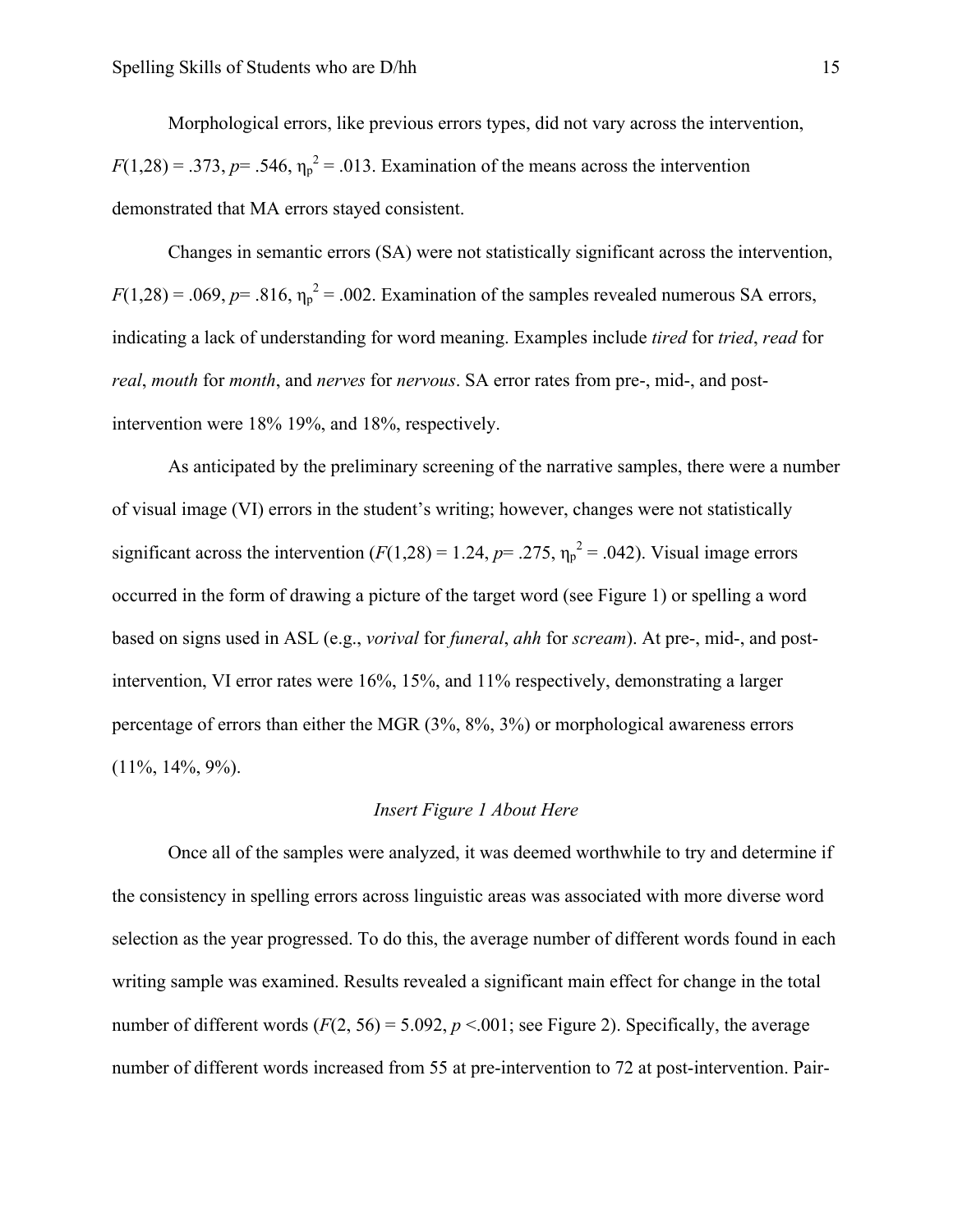wise comparisons show a significant increase in the total number of different words used from pre- to post-intervention ( $p \le 0.001$ ), as well as mid- to post-intervention ( $p \le 0.05$ ).

#### **Discussion**

The goal of this study was to examine the spelling error and spelling changes that occurred in the writing of middle school students who are d/hh over a year of participation in SIWI. By assessing spelling errors using multi-linguistic coding (MLC) analysis across a year of writing instruction, individual as well as group deficits can be described and the instructional approach can be evaluated on its ability to facilitate spelling improvements.

Results indicate that middle school students who are d/hh made a significant number of phonological, orthographic, and visual imagery errors at all points in the study. The types of errors they made remained relatively stable across the year, with little change in any category. It is no surprise that errors of phonological awareness predominated. These results are consistent with previous studies that show that children who are d/hh have greatest difficulty with the phonological aspect of spelling (Aaron et al., 1998; Alamargot, 2007).

The proportion of orthographic pattern errors with a phonological component and the small number of MGR errors also support the idea that phonological awareness is the primary deficit area for this group. This may indicate that the students had memorized a certain number of irregular words and used them with confidence in their writing. In other words, they had established good mental images of some words. Our findings and the literature support the conclusion that children who are d/hh use orthographic and MGR information far better than phonological information. Recent research supports the idea that MGRs and phonological awareness develop independently (Apel, 2009), suggesting that it is possible the small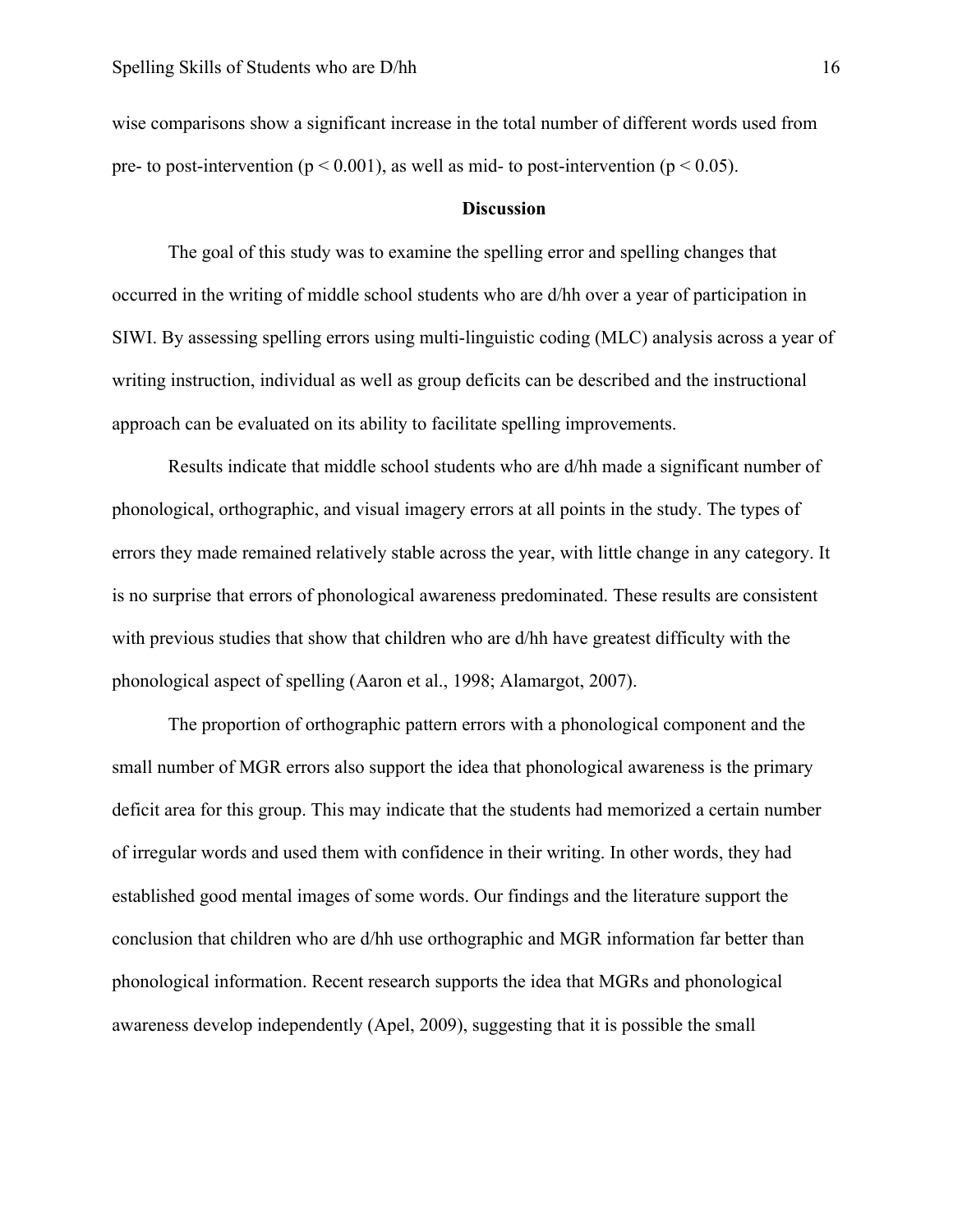percentage of MGR errors and high proportion of PA errors indicates that learning word patterns and stored mental images of words is an area of strength of D/hh students.

The category that had not been used before in multi-linguistic coding is visual imagery. The need for this category was anticipated based on previous research as well as experience with this population. Results from this study show that the students inserted pictures for words that were difficult to spell or words they did not know (e.g., picture of monkey embedded in the text). In addition, some students wrote words that were visually similar to signs found in American Sign Language. One example was the spelling of the word *funeral* as *vorival*. The use of two 'V' hand shapes to sign this word in combination with the visual image of the length and shape of the word *funeral*, makes the error understandable. In a different sample, the word '*ahhh'* spelled out was used to represent the word *scream*. Throughout the samples, students consistently made an effort to spell the whole word rather than refusing to attempt the word or putting the first letter and leaving the rest blank, which are typical errors seen in research using single word spelling tests (Author et al., 2013; Padden, 1993). Therefore, while the percentages of spelling errors in the VI category were high (16%, 15%, and 11% respectively), this can be seen as a strength of deaf writers: using the information they have available to convey their message in personal narrative writing samples. Thus, there is value in using spontaneous writing samples to investigate spelling since these attempts provide a means of determining what words individuals are attempting to use and what linguistic features are incurred in their spontaneous writing samples.

Representative samples were chosen to analyze writing samples at the word level. This analysis revealed that word selection typically involved very early spelling words. For example, in one selected sample, 15 different simple to spell words (e.g., kitty, mom) accounted for 66%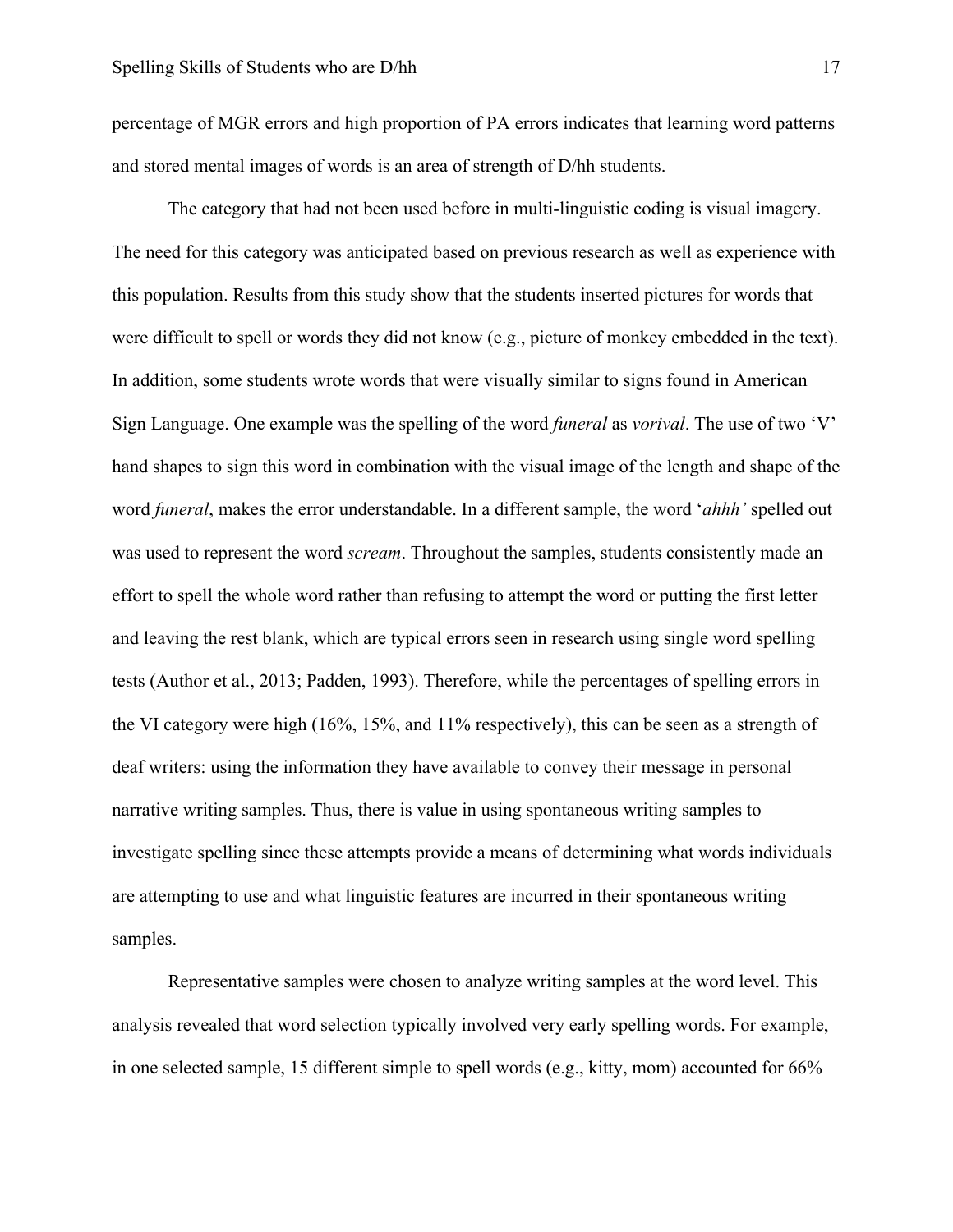of all the words used in a 326 word narrative. Across this sample, 29% of the words are represented in the pre-primer, primer, or first grade Dolch lists (Dolch, 1948). In three other selected samples, these early Dolch words represented 61% of 187 words used, 58% of 123 words used, and 53% of 133 words used. A review of these selected samples shows that students often selected words that were simple in structure, would typically be spelled accurately by much younger children with typically hearing, and lacked diversity.

It should be noted that analyzing writing samples alone posed limitations. By using written samples alone, only words chosen by the students were available for analysis. Although the use of written narrative samples provides an authentic representation of each child's writing, future studies might combine the use of writing samples with a set of spelling words designed to elicit specific targets as a potentially more sensitive measure of determining what, if any, changes in spelling occur.

As a result of participating in SIWI, a year-long writing intervention, important gains were made in written language skills (see Author et al., 2012); however, the writing intervention did not specifically target spelling. There was a significant increase in the total number of different words that students used in their writing samples, a jump from 55 different words at pre-intervention to 72 at post-intervention. While number of words produced by students in their writing significantly increased, only limited spelling improvements as evidenced by written narrative samples were noted. It is possible that different results may have been obtained if spelling lists designed to elicit different types of spelling output (e.g., words with specific orthographic patterns or including mental graphemic representations) were used. However, the absence of significant changes in the types of spelling errors across the year suggest that spelling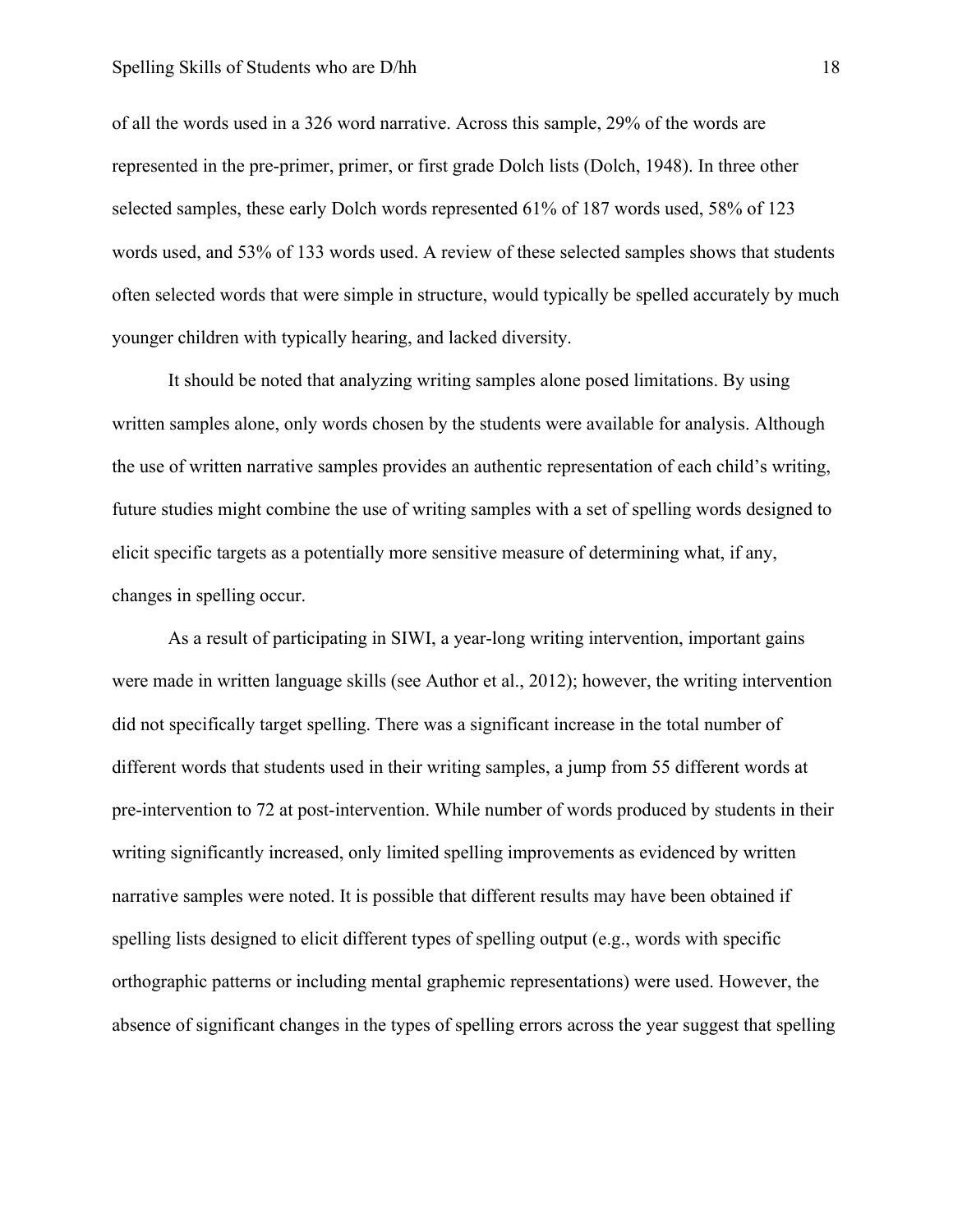instruction through incidental rather than direct teaching is not adequate to significantly improve spelling skills.

In conclusion, there is no question that spelling is an educational issue that needs to be addressed in order to achieve success in writing. To improve spelling, educators must consider the types of errors that children make and create instructional programs designed to target their deficit areas, which are empirically different from the needs of hearing students (Kyle & Harris, 2006). The results of this study indicate that in order to improve the spelling skills of children who are d/hh, spelling should be targeted using a wide variety of examples as part of a sequenced curriculum. Allman (2002) noted that d/hh students use visual cues such as known spelling patterns, lipreading and sign cues when attempting to spell words. Indeed, Alamargot and his colleagues (2007) have suggested the use of signing words before a student attempts to write the word and translate to English may improve writing and spelling abilities by maximizing the use of visual-spatial processing. The MLC system used in this study might prove beneficial when used in conjunction with a writing intervention. Changing the current MLC system to a flow chart that students can use to assess what types of errors are occurring in their spontaneous writing samples may prove to be a successful intervention, as students begin to understand what types of errors they are producing in their written expression. The integration of a spelling curriculum within the structure provided by SIWI might serve to enhance both the content and form of written language.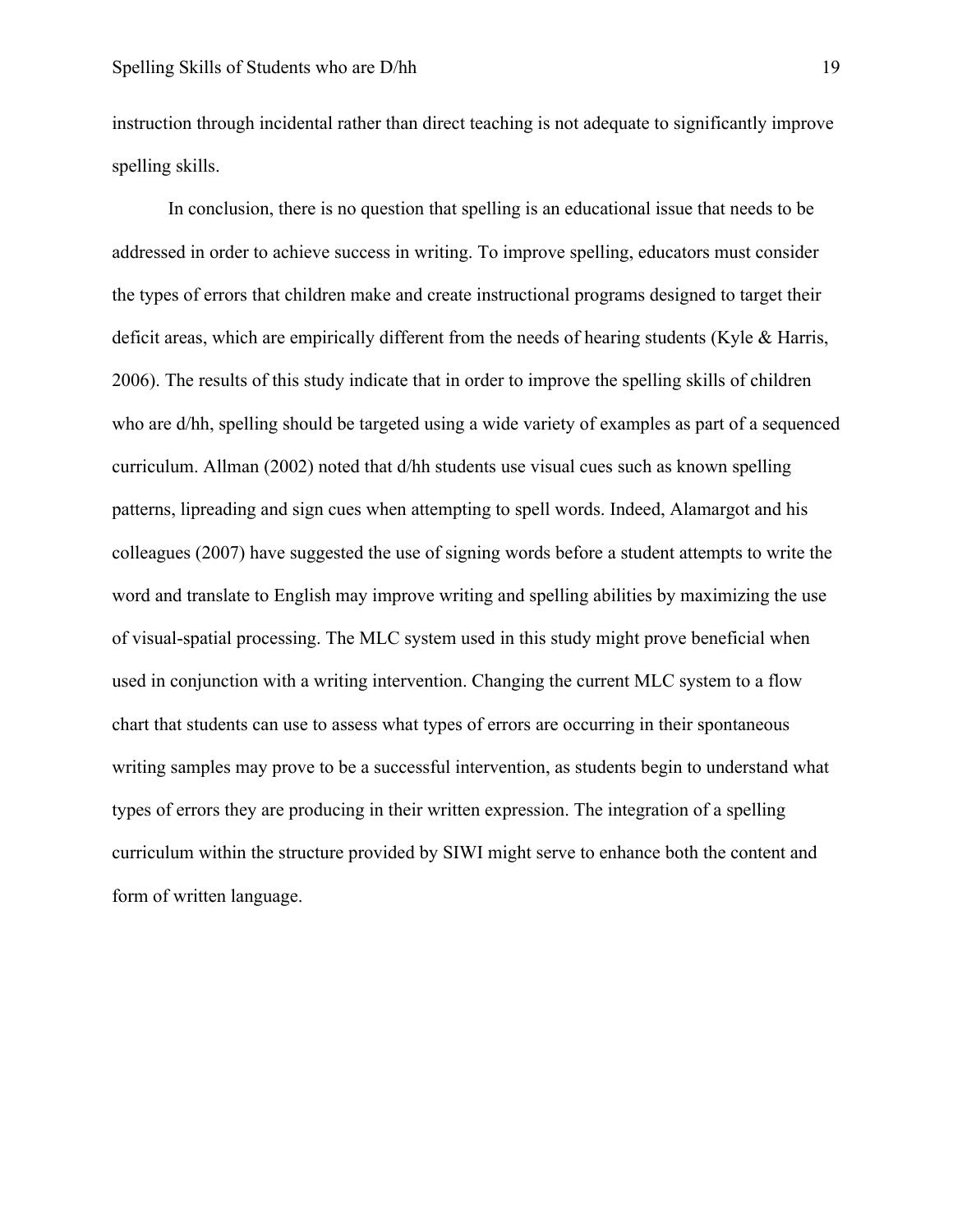# **References**

- Aaron, P., Keetay, V., Boyd, M., Palmatier, S., & Wacks, J. (1998). Spelling without phonology: A study of deaf and hearing children. *Reading and Writing: An Interdisciplinary Journal, 10,* 1-22. DOI: 10.1023/A:1007917929226
- Alamargot, D., Lambert, E., Thebault, C., & Dansac, C. (2007). Text composition by deaf and hearing middle-school students: The role of working memory. *Reading and Writing: An Interdisciplinary Journal, 20,* 333–360. DOI: 10.1007/s11145-006-9033-y
- Allman, T. M. (2002). Patterns of spelling in young deaf and hard of hearing students. *American Annals of the Deaf*, *147*(1), 46-64. DOI: 10.1353/aad.2012.0152
- Alvarado, J. M., Punete, A. & Herrera, V. (2008). Visual and phonological coding in working memory and orthographic skills of deaf children using Chilean Sign Language. *American Annals of the Deaf, 152*(5), 467-479. DOI: 10.1353/aad.2008.0009
- Apel, K. (2009). The acquisition of mental orthographic representations for reading and spelling development. *Communication Disorders Quarterly, 31*(1), 42-52. DOI: 10.1177/1525740108325553
- Apel, K. (2011). What is orthographic knowledge? *Language, Speech, and Hearing Services in Schools, 42*, 592-603. DOI: 10.1044/0161-1461(2011/10-0085)
- Apel, K., & Masterson, J. (2001). Theory-guided spelling assessment and intervention. *Language, Speech, and Hearing Services in Schools, 32*, 182-195. DOI: 10.1044/0161- 1461(2001/017)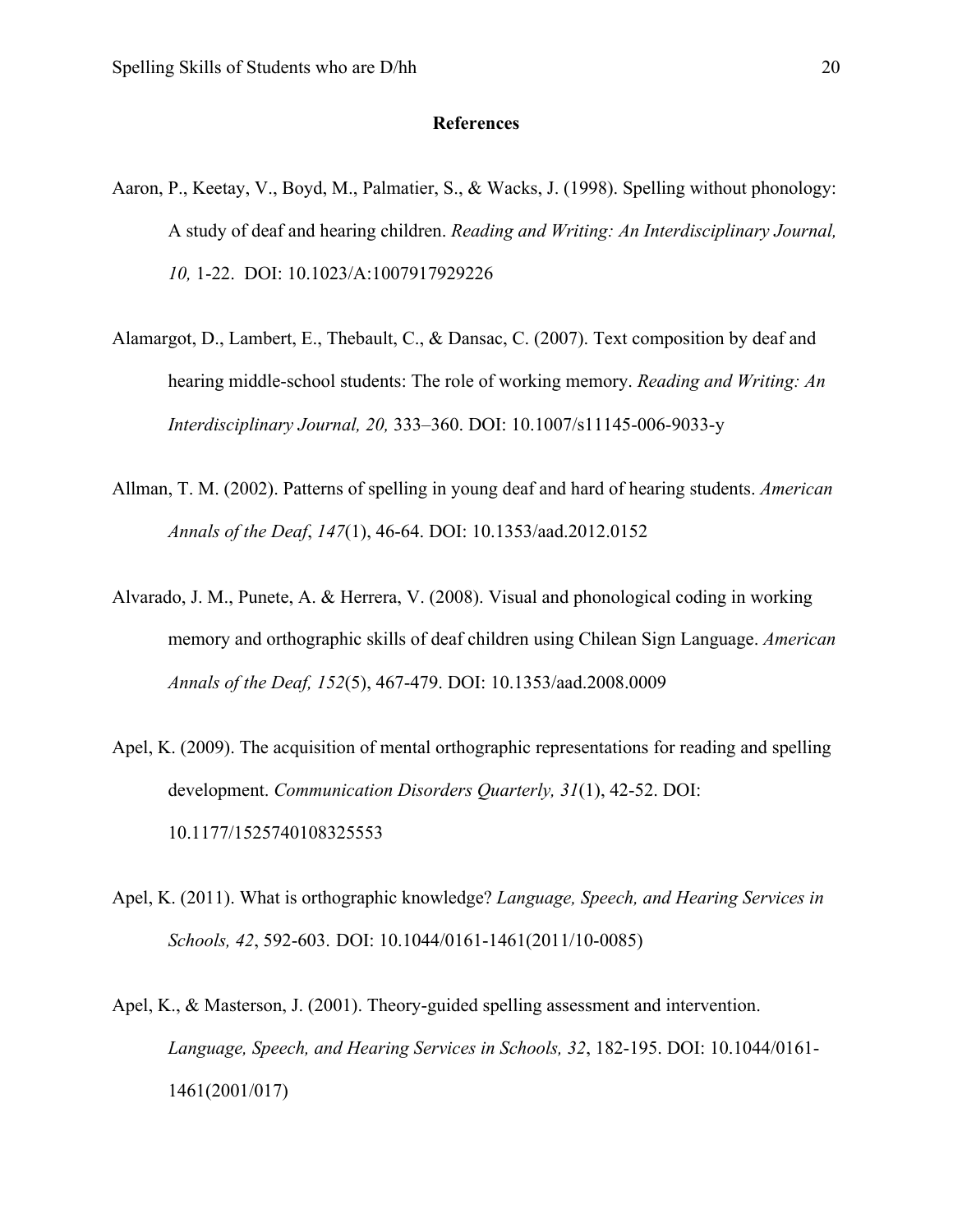Apel, K., Wilson-Fowler, E., Brimo, D., & Perrin, N. (2011). Metalinguistic contributions to reading and spelling in second and third grade students. *Reading and writing; An Interdisciplinary Journal*, *25*(6), 1283-1305. DOI:10.1007/s11145-011-9317-8.

Author. (2007). *Journal of Deaf Studies and Deaf Education.*

Author. (2008). *International Journal of Applied Linguistics*.

Authors. (2012). *Journal of Deaf Studies and Deaf Education*.

Authors. (2013). *Volta Review*

Author. (2012). *Clinical Linguistics and Phonetics*.

Bear, D. R., Invernizzi, M., Templeton, S., & Johnson, F. (2000). Words their way (2nd ed.). Upper Saddle River, NJ: Merrill.

Breadmore, H., Olson, A., & Krott, A. (2012). Deaf and hearing children's plural noun spelling. *Quarterly Journal of Experimental Psychology, 65*(11), 2169-2192. DOI: 10.1080/17470218.2012.684694

- Burman, D., Nunes, T., & Evans, D. (2007). Writing profiles of deaf children taught through British sign language. *Deafness and Education International 9*(1), 2–23. DOI: 10.1002/dei.204
- Colombo, L., Arfe<sup>'</sup>, B., & Bronte, T. (2011). The influence of phonological mechanisms in written spelling of profoundly deaf children. *Reading and Writing; An Interdisciplinary Journal, 25*(8). 2021-2038. DOI: 10.1007/s11145-011-9343-6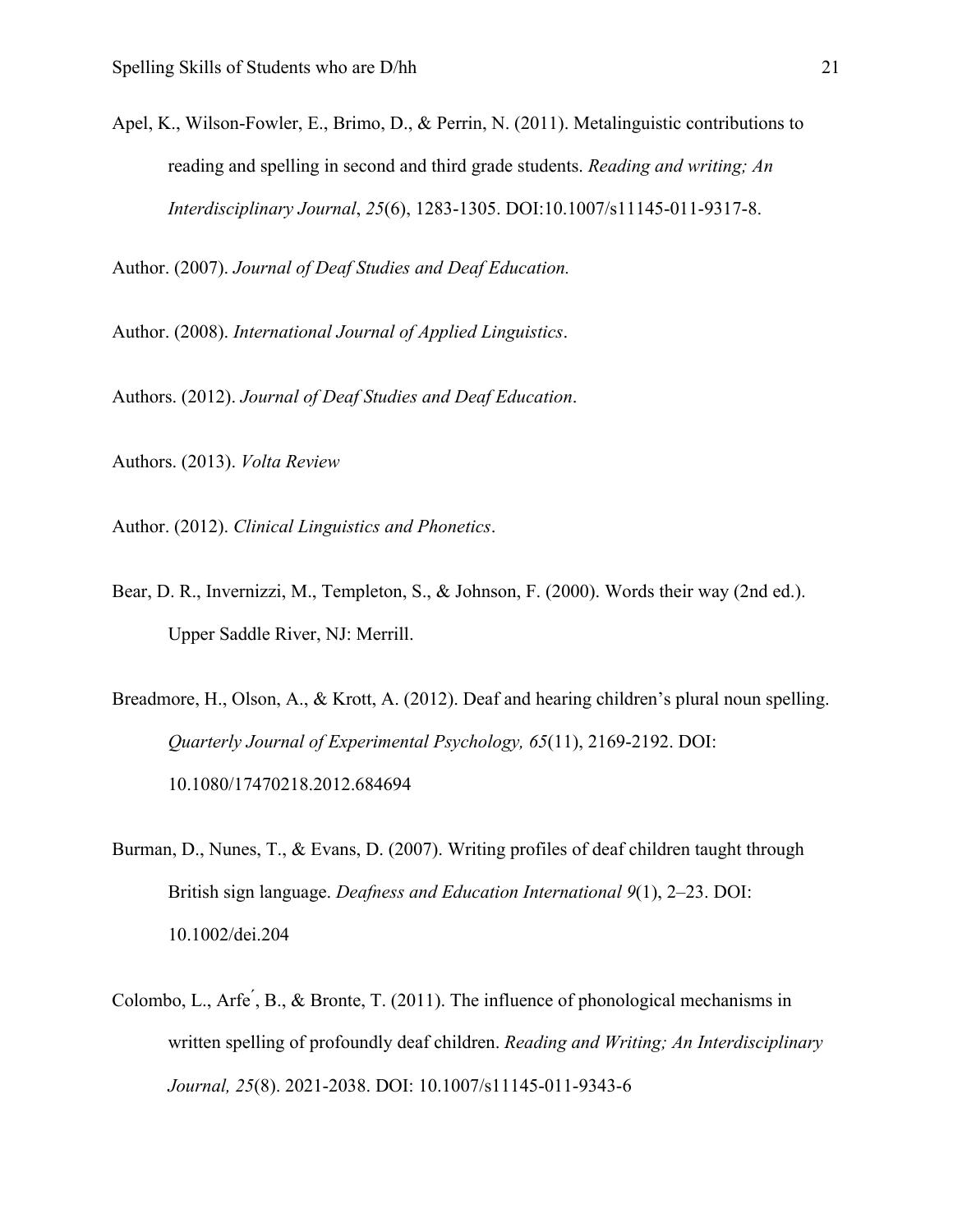Davis, (1974). Performance of young hearing-impaired children on a test of basic concepts. *Journal of Speech, Language and Hearing Research, 17,* 342-351. DOI:10.1044/jshr.1703.342

- Davis & Blasdell, (1975). Perceptual strategies employed by normal-hearing and hearing impaired children in the comprehension of sentences containing relative clauses. *Journal of Speech, Language and Hearing Research, 18,* 281-295. DOI:10.1044/jshr.1802.281
- Deacon, S. H., Conrad, N., & Pacton, S. (2008). A statistical learning perspective on children's learning about graphotactic and morphological regularities in spelling. Canadian Psychology, 49(2), 118-124. DOI: 10.1037/0708-5591.49.2.118
- Ehri, L. C. (1986). Sources of difficulty in learning to spell and read. *Advances in Developmental and Behavioral Pediatrics, 7,* 121-195. Retrieved from: http://psycnet.apa.org/psycinfo/1988-19667-001
- Ehri, L. (2000). Learning to read and learning to spell: Two sides of a coin. *Topics in Language Disorders*, *20* (3), 19-36. DOI: 10.1097/00011363-200020030-00005
- Ehri, L. C., & Wilce, L. (1980). The influence of orthography on readers' conceptualization of the phonemic structure of words. *Applied Psycholinguistics, 1*, 371-385. DOI: 10.1017/S0142716400009802
- Geers, A. E. & Hayes, H. (2011). Reading, Writing, and Phonological Processing Skills of Adolescents with 10 or More Years of Cochlear Implant Experience. *Ear and Hearing, 32*(1), 49S-59S. DOI: 10.1097/AUD.0b013e3181fa41fa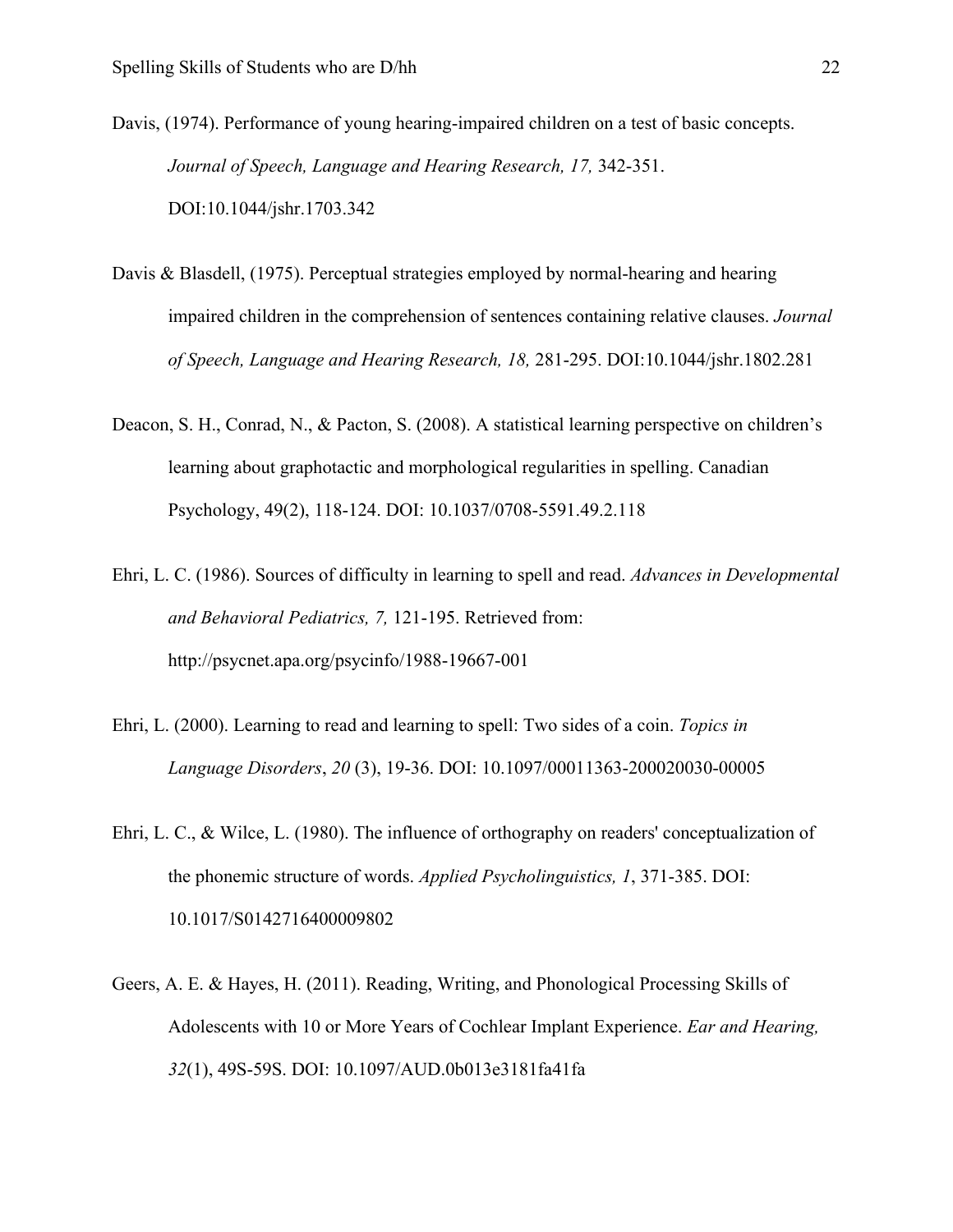- Hanson, V. L., Shankweiler, D., & Fischer, F. (1983). Determinants of spelling ability in deaf and hearing adults: Access to linguistic structure. *Cognition, 14*, 323-344. DOI: 10.1016/0010-0277(83)90009-4
- Harris. M. & Moreno, C. (2004). Deaf children's use of phonological coding: Evidence from reading, spelling and working memory. *Journal of Deaf Studies and Deaf Education, 9*(3), 253-268. DOI: 10.1093/deafed/enh016
- Kim, Y. S., Otaiba, S. A., Puranik, C., Folsom, J. S., & Gruelich, L. (2014). The contributions of vocabulary and letter writing automaticity to word reading and spelling for kindergartners. *Reading and Writing, 27*(2), 237-253. DOI: 10.1007/s 1114:i-OU-9440-9

King, C.M., & Quigley, S.P. (1985). Reading and deafness. College-Hill Press: San Diego, Calif.

- Kyle, F. E. & Haris, M. (2006). Concurrent correlates and predictors of reading and spelling achievement in Deaf and hearing school children. *Journal of Deaf Studies and Deaf Education, 11*(3), 289-302. DOI: 10.1093/deafed/enj037
- Kyle, F. E., & Harris, M. (2010). Predictors of reading development in deaf children: A 3-year longitudinal study. *Journal of Experimental Child Psychology, 107*, 229-243. DOI: 10.1016/j.jecp.2010.04.011
- Leybaert, J. & Alegria, J. (1995). Spelling development in deaf and hearing children: Evidence for the use of morpho-phonological regularities in French. *Reading and Writing: An Interdisciplinary Journal, 7*, 89-109. DOI: 10.1007/BF01026949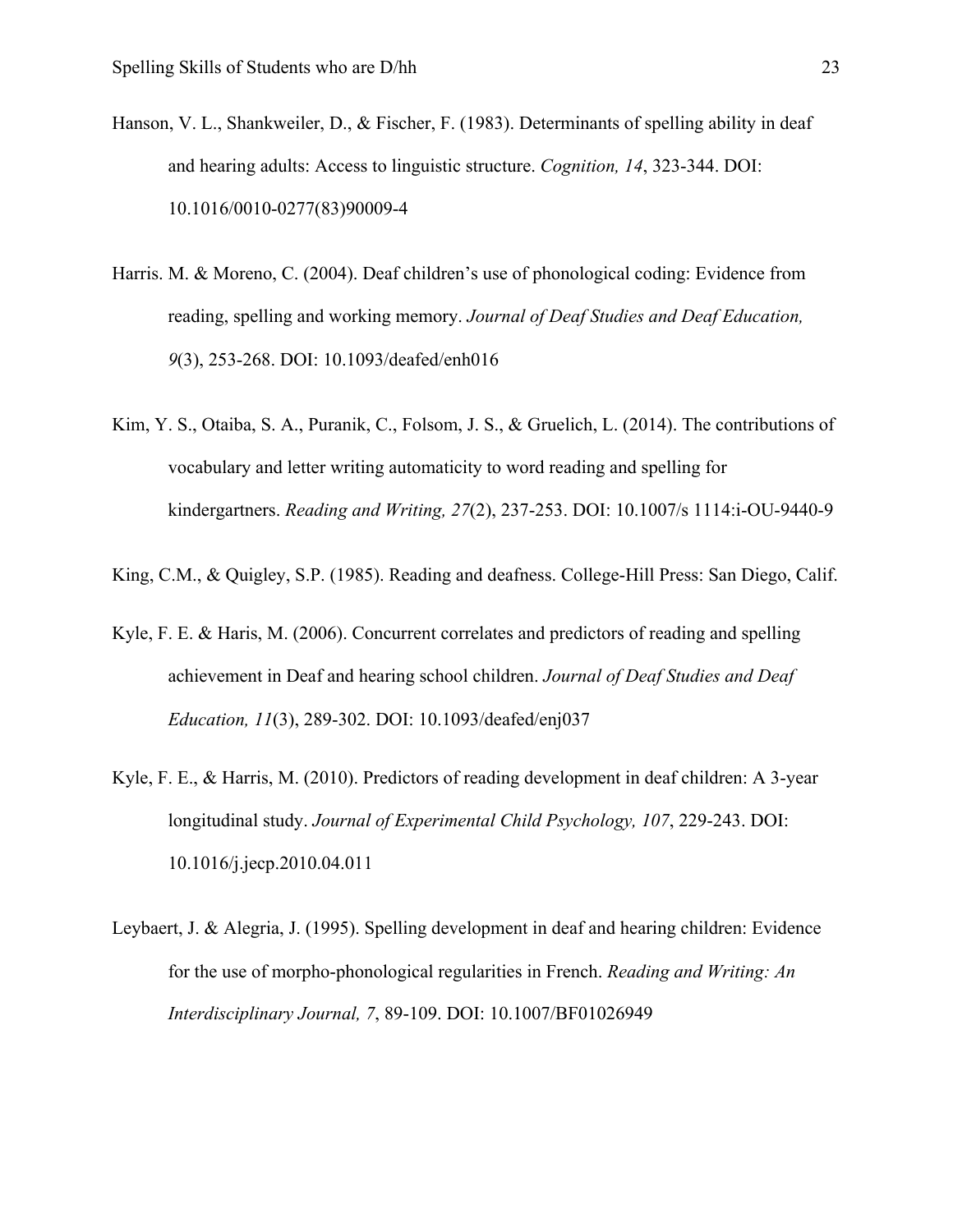- Marschark, M. (1993). Psychological development of deaf children. New York: Oxford University Press.
- Marschark, M., Mouradian, V., & Halas, M. (1994). Discourse rules in the language productions of deaf and hearing children. *Journal of Experimental Child Psychology, 57*(1), 89-107. DOI: 10.1006/jecp.1994.1005
- Masterson, J., & Apel, K. (2000). Spelling assessment: Charting a path to optimal intervention. *Topics in Language Disorders, 20* (3), 50-65. DOI: 10.1097/00011363-200020030-00007
- Masterson, J., & Apel, K. (2010). The Spelling Sensitivity Score: Noting developmental changes in spelling knowledge. *Assessment for Effective Intervention, 36(*1), 35-45. DOI: 10.1177/1534508410380039
- Mayer, C. (2007). What really matters in early literacy development of deaf children. *Journal of Deaf Studies and Deaf Education, 12*(4), 411- 431. DOI: 10.1093/deafed/enm020
- Mayer, C. & Moskos, E. (1998). Deaf children learning to spell. *Research in the Teaching of English, 33*(2), 158-180. Retrieved from: http://www.jstor.org/stable/40171454
- McAnally, P. L., & Rose, S. (1994). *Language learning practices with deaf children* (2nd ed.). Austin, Tex.: PRO-ED.
- McEvoy, C., Marschark, M., & Nelson, D. (1999). Comparing the mental lexicon of deaf and hearing individuals. *Psychology, 91,* 312-320. DOI: 10.1037/0022-0663.91.2.312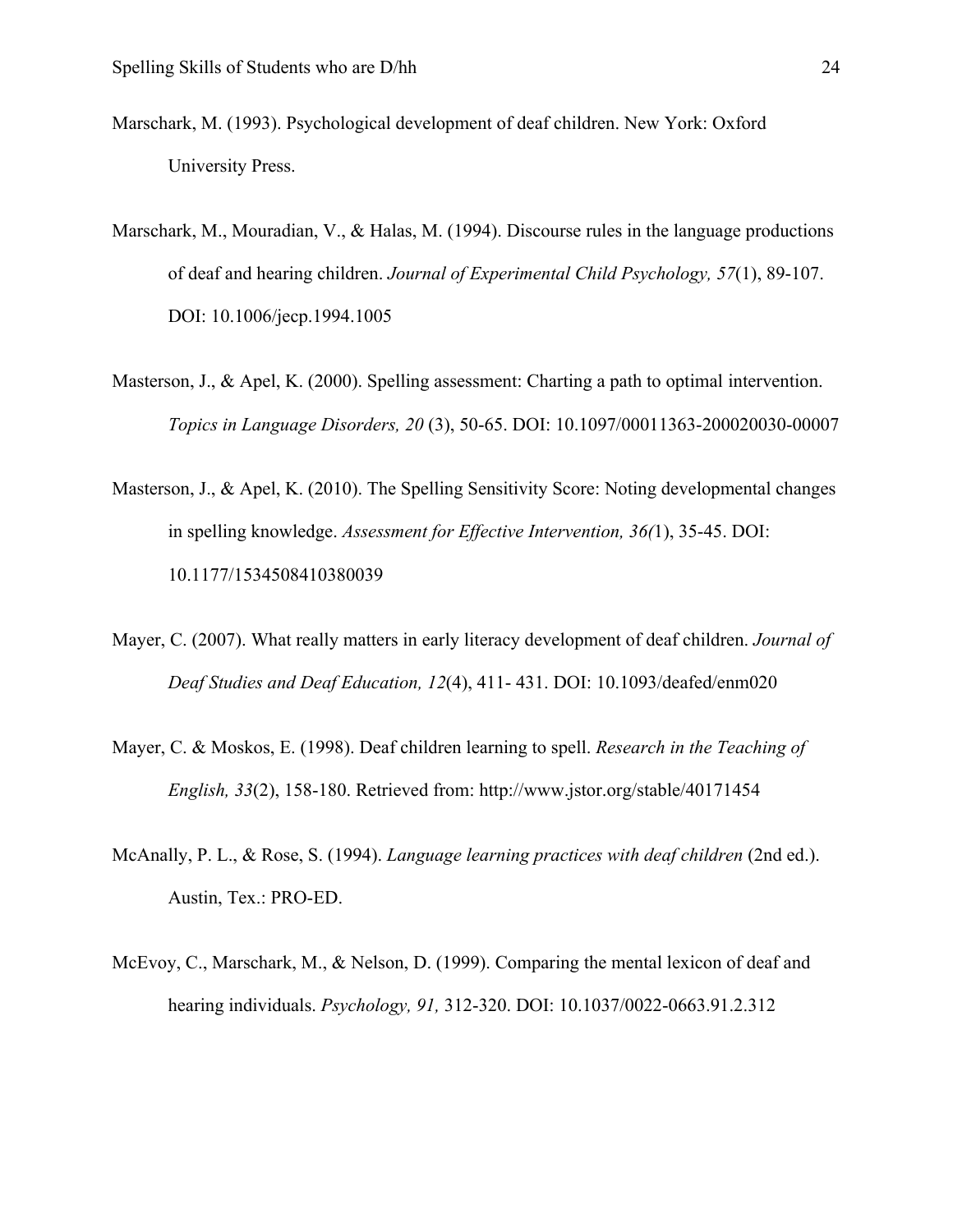- Miller, P. (2005). What the processing of real words and pseudohomophones can tell us about the development of orthographic knowledge in prelingually deafened individuals. *Journal of Deaf Studies and Deaf Education, 11*(1) 21-38. DOI:10.1093/deafed/enj001
- Mitchell, R. E., Qi, S. & Traxler, C. B. (2007). Stanford Achievement Test, 10th Edition. *National performance norms for deaf and hard of hearing students: A technical report.* Unpublished manuscript. Washington, DC: Gallaudet Research Institute, Gallaudet University.
- Nittrouer, S., Caldwell, A. Lowenstein, J. H, Tarr, E., & Holloman, C. (2012). Emerging literacy in kindergartners with cochlear implants. *Ear and Hearing, 33*(6), 683-697. DOI: 10.1097/AUD.0b013e318258c98e
- Olson, A., & Caramazza, A. (2004). Orthographic structure and deaf spelling errors: Syllables, letter frequency, and speech. *The Quarterly Journal of Experimental Psychology, A*, *57* (3), 385-417. DOI: 10.1080/02724980343000396
- Padden, C. A. (1993). Lessons to be learned for the young deaf orthographer. *Linguistics and Education*, *5*, 71-86. DOI: 10.1016/S0898-5898(05)80005-1
- Sirois, P., Boisclair, A., & Giasson, J. (2008). Understanding of the alphabetic principle through invented spelling among hearing-impaired children learning to read and write: Experimentation with a pedagogical approach. *Journal of Research in Reading, 31*(4), 339-358. DOI: 10.1111/j.1467-9817.2008.00378.x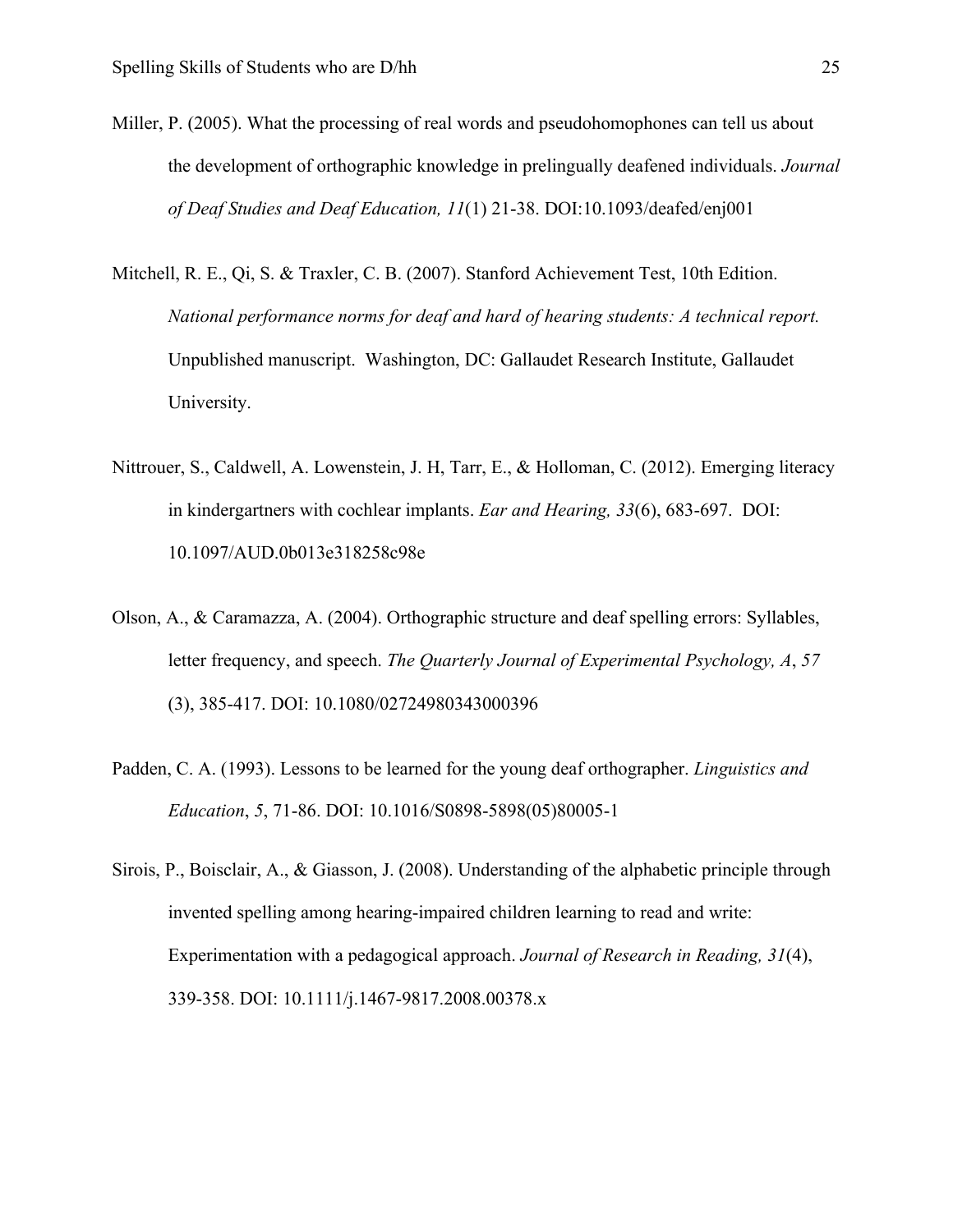- Sterne, A. & Goswami, U. (2000). Phonological awareness of syllables, rhymes, and phonemes in deaf children. *Journal of Child Psychology and Psychiatry and Allied Disciplines, 41,* 609-625. DOI: 10.1111/1469-7610.00648
- Sutcliffe, A., Dowker, A., & Campbell, R. (1999). Deaf children's spelling. Does it show sensitivity to phonology? *Journal of Deaf Studies and Deaf Education*, *4*, 111–123. DOI: 10.1093/deafed/4.2.111
- Treiman R., & Bourassa, D. (2000). The development of spelling skills. *Topics in Language Disorders*, *20*(3), 1-18. DOI: 10.1097/00011363-200020030-00004
- Treiman, R., & Cassar, M. (1996). Effects of morphology on children's spelling of final consonant clusters. *Journal of Experimental Child Psychology, 63*(1), 141-170. DOI: 10.1006/jecp.1996.0045
- Trybus, R. J. & Karchmer, M. A. (1977). School achievement scores of hearing impaired children: National data on achievement status and growth patterns. *American Annals of the Deaf, 122*(2), 62–69.
- Verhoeven, L., & Van Leeuwe, J. V. (2008). Prediction of the development of reading comprehension: A longitudinal study. *Applied Cognitive Psychology, 22,* 407-423. DOI: 10.1002/acp.1414
- Wasowicz, J. (2007). *Improving Written Language Skills through Multiple-Linguistic Spelling Instruction.* Evanston, IL: Learning By Design.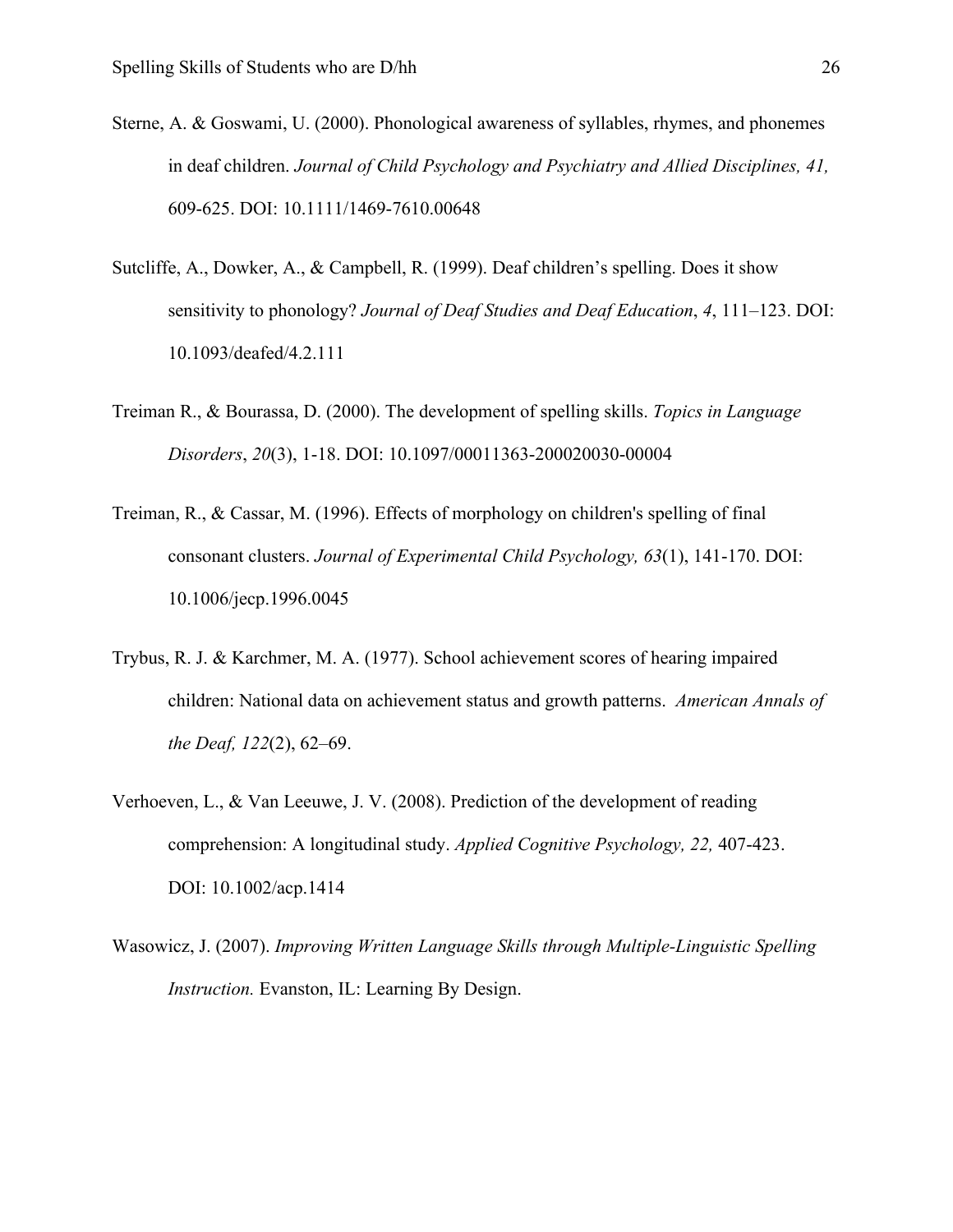- Wolter, J. A., Wood, A., & D'zatko, K. W. (2009). The influence of morphological awareness on the literacy development of first-grade children. *Language, Speech, and Hearing Services in Schools, 40*(3), 286-298. DOI: 10.1044/0161-1461(2009/08-0001)
- Yoshinaga-Itano, C., Snyder, L.S. & Mayberry, R. (1996). How Deaf and normally hearing students convey meaning within and between written sentences. *Volta Review, 98*(1), 9- 38. Retrieved from http://agbell.org/NetCommunity/Page.aspx?pid=501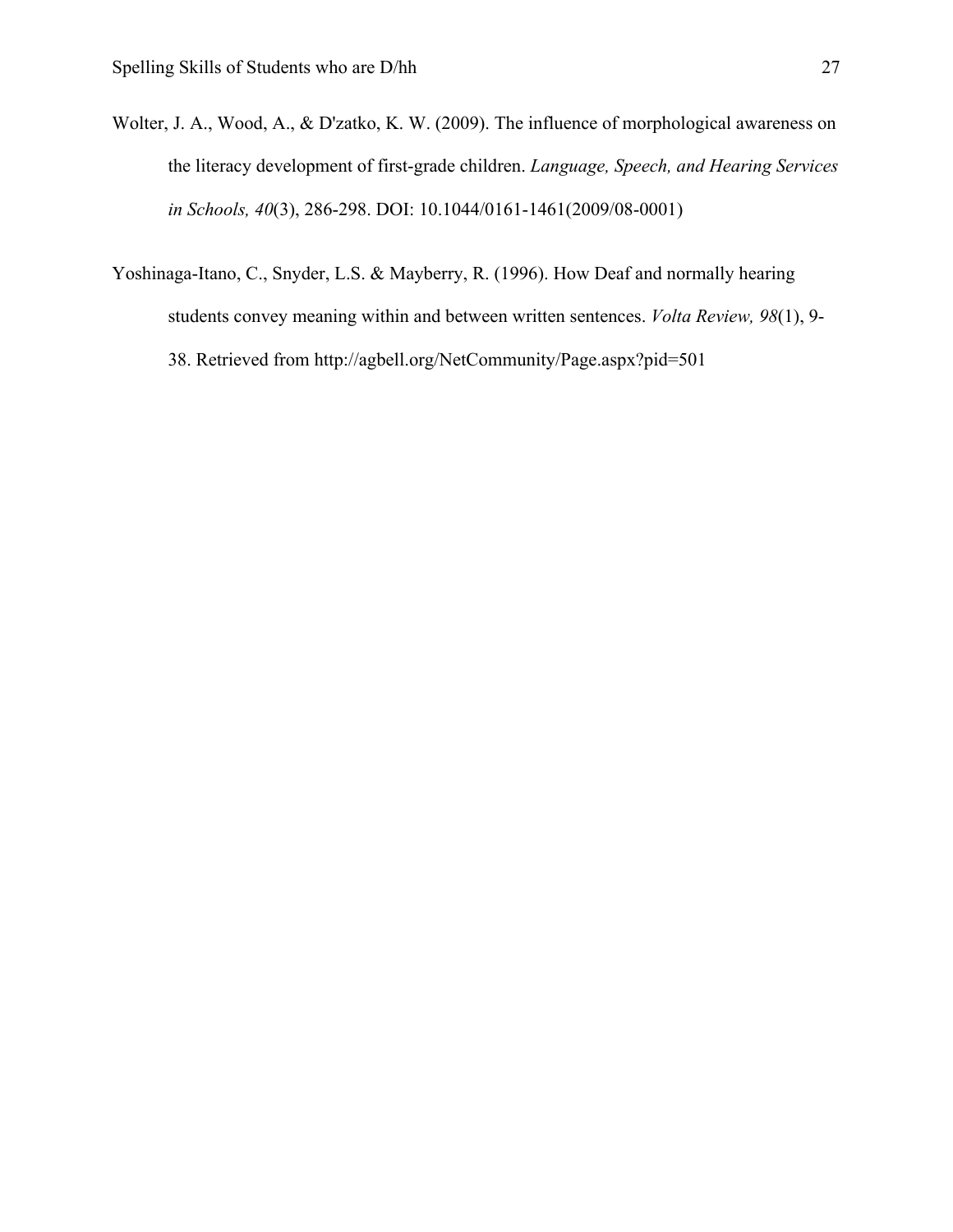| $N = 29$                   | Mean | <b>SE</b> | min  | max    |  |
|----------------------------|------|-----------|------|--------|--|
| <i>Age</i> (years, months) | 13.2 | 1.1       | 11.8 | 14.9   |  |
| <b>Unaided Hearing</b>     | 88dB | 21dB      | 21dB | 113dB  |  |
| <b>Aided Hearing</b>       | 35dB | 18dB      | 17dB | 98dB** |  |
| <b>SAT-HI Reading Comp</b> | 2.7  | 1.1       | 1.3  | 6.1    |  |

Table 1. *Demographic information for participants.*

\*\* 2 students used no amplification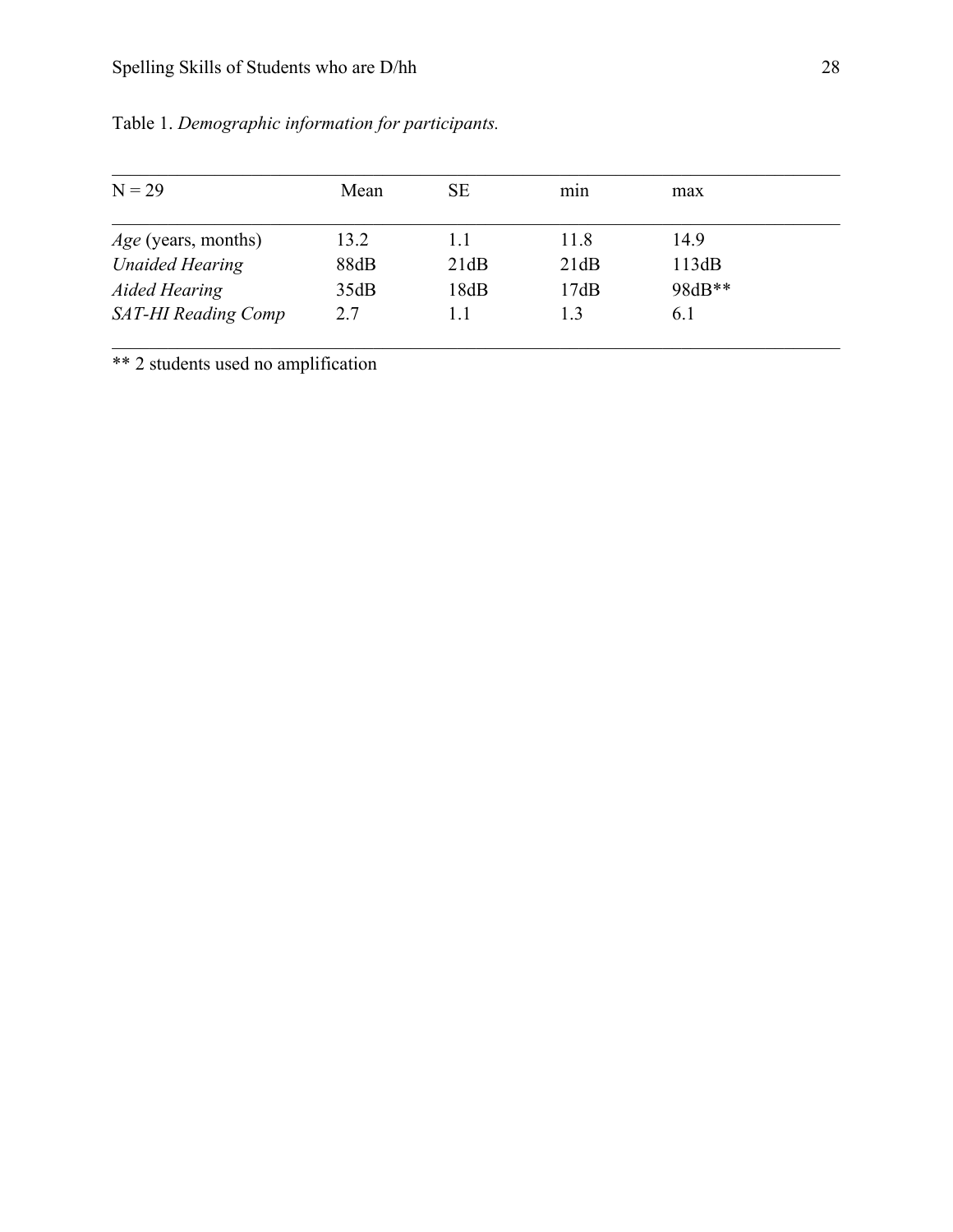| Table 2. Multi-Linguistic Coding (MLC) system categories, defining characteristics and |  |  |  |  |
|----------------------------------------------------------------------------------------|--|--|--|--|
|----------------------------------------------------------------------------------------|--|--|--|--|

*examples.*

| Multi-Linguistic<br>Coding categories | Defining Characteristics and Examples                                                             |
|---------------------------------------|---------------------------------------------------------------------------------------------------|
| Phonological                          | <b>• Errors of SOUND</b>                                                                          |
| Errors (PA)                           | • omission or addition of phonemes not in the word                                                |
|                                       | • all letter reversals                                                                            |
| Orthographic                          | <b>• Errors of regular PATTERNS</b>                                                               |
| Pattern                               | • incorrect consonant substitutions $(d/t; n/m; s/tch)$                                           |
| <b>Awareness Errors</b>               | • rules for combining letters ("kry" for "cry"; "jrum" for "drum")                                |
| (OPA)                                 | • patterns that govern spelling ("ran" for "rain"; "lader" for "ladder")                          |
|                                       | · positional constraints on spelling patterns ("ckow" for "cow")                                  |
|                                       |                                                                                                   |
| Mental                                | • Errors of IRREGULARITY (you just have to memorize the word)                                     |
| Graphemic                             | • correct "phonetic" spelling of non-phonetic words ("cidy" for "city")                           |
| Representation                        | • incorrect vowels preceding -ng, r, l ("reng" for "rang"; "whil" for                             |
| Errors (MGR)                          | "wheel")                                                                                          |
|                                       | • incorrect spelling for repeated attempts (stopd, stopt, stoppd)                                 |
|                                       |                                                                                                   |
| Morphological                         | • Errors of MODIFICATION (i.e. prefix, suffix, tense change)                                      |
| <b>Awareness Errors</b>               | • incorrect use of morphemes                                                                      |
| (MA)                                  | • wrong tense is represented ("walk" for "walked")                                                |
| Semantic                              | <b>• Errors of MEANING</b>                                                                        |
| <b>Awareness Errors</b>               | • suffix modification errors represent another word ("fry" for "fried";                           |
| (SA)                                  | "drive" for drivers")                                                                             |
|                                       | • wrong word used ("dog" for "car")                                                               |
|                                       | • split compound word into two separate words                                                     |
|                                       |                                                                                                   |
| Visual Image                          | <b>• Errors of VISUAL information or ASL influence</b>                                            |
|                                       | • mental image of word based on ASL sign ("vorival" for funeral")                                 |
| Errors (VI)                           | • word reversals ("cake cup" for "cupcake")                                                       |
|                                       | • incorrect use of visually similar, different sounding letters ("diat<br>dilke" for "dirt bike") |
|                                       | • capitalization to show emotion (HAPPY, DONE, HAPPENED                                           |
|                                       | NEXT)                                                                                             |
|                                       | • abbreviations ("B-day" for "birthday", "Wed" for "Wednesday")                                   |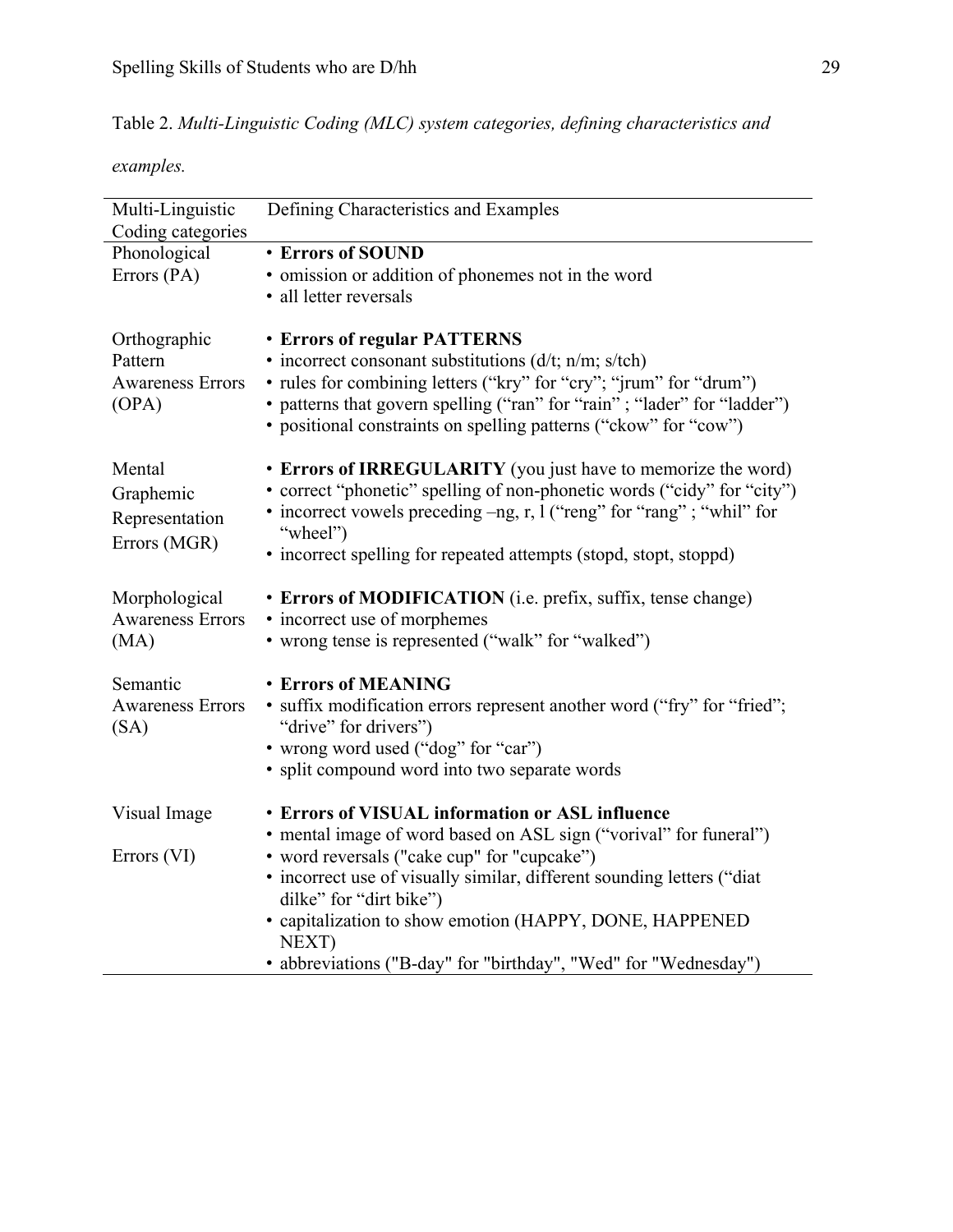Figure 1. Example of visual image error in the form of a picture for target word.

Spare the rocks<br>and open it to at the rocks